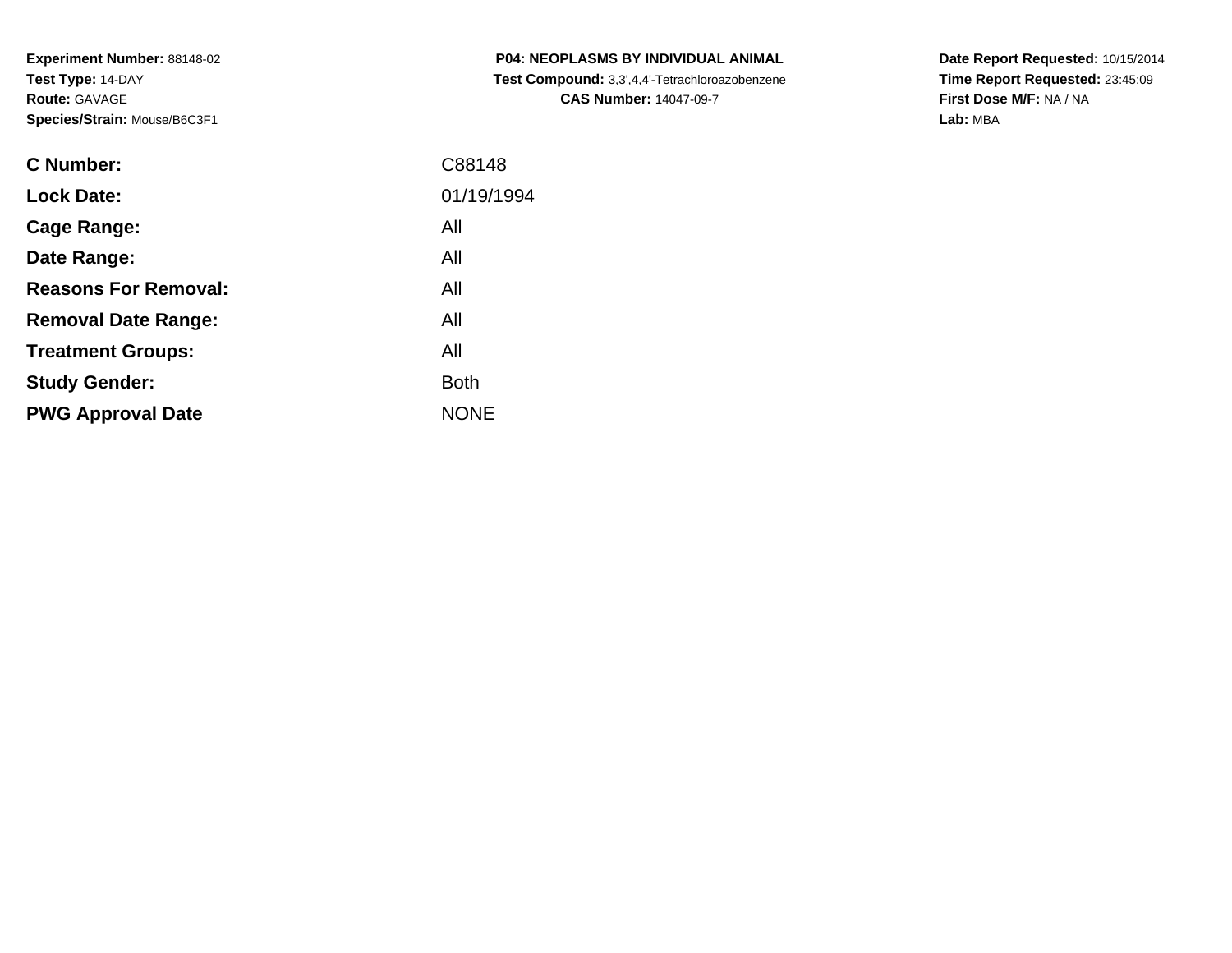**Experiment Number:** 88148-02**Test Type:** 14-DAY**Route:** GAVAGE

**Species/Strain:** Mouse/B6C3F1

### **P04: NEOPLASMS BY INDIVIDUAL ANIMAL**

**Test Compound:** 3,3',4,4'-Tetrachloroazobenzene

**CAS Number:** 14047-09-7

**Date Report Requested:** 10/15/2014**Time Report Requested:** 23:45:09**First Dose M/F:** NA / NA**Lab:** MBA

| <b>B6C3F1 Mouse Male</b><br>0 MG/KG                | DAY ON TEST      | 0<br>0<br>1<br>$\overline{7}$    | 0<br>0<br>$\boldsymbol{l}$<br>7                                  | 0<br>0<br>1<br>7                          | 0<br>0<br>1<br>$\overline{7}$   | 0<br>0<br>1<br>$\overline{7}$   |                       |
|----------------------------------------------------|------------------|----------------------------------|------------------------------------------------------------------|-------------------------------------------|---------------------------------|---------------------------------|-----------------------|
|                                                    | <b>ANIMAL ID</b> | 0<br>$\mathbf{0}$<br>0<br>0<br>1 | $\mathbf 0$<br>$\mathbf 0$<br>$\mathbf 0$<br>0<br>$\overline{2}$ | 0<br>$\mathbf 0$<br>$\mathbf 0$<br>0<br>3 | $\mathbf 0$<br>0<br>0<br>0<br>4 | $\mathbf 0$<br>0<br>0<br>0<br>5 | <i><b>*TOTALS</b></i> |
| <b>Alimentary System</b>                           |                  |                                  |                                                                  |                                           |                                 |                                 |                       |
| Gallbladder                                        |                  | $\ddot{}$                        | +                                                                | +                                         | +                               | $\ddot{}$                       | 5                     |
| Liver                                              |                  | $+$                              | $+$                                                              | $+$                                       | ÷.                              | $\ddot{}$                       | 5                     |
| Stomach, Forestomach                               |                  | $+$                              | $+$                                                              | $+$                                       | $+$                             | $\ddot{}$                       | 5                     |
| Stomach, Glandular<br><b>Cardiovascular System</b> |                  | $+$                              | $\ddot{}$                                                        | $\ddot{}$                                 | $\ddot{}$                       | $\ddot{}$                       | 5                     |
| <b>NONE</b><br><b>Endocrine System</b>             |                  |                                  |                                                                  |                                           |                                 |                                 |                       |
| <b>NONE</b><br><b>General Body System</b>          |                  |                                  |                                                                  |                                           |                                 |                                 |                       |
| <b>NONE</b><br><b>Genital System</b>               |                  |                                  |                                                                  |                                           |                                 |                                 |                       |
| <b>NONE</b><br><b>Hematopoietic System</b>         |                  |                                  |                                                                  |                                           |                                 |                                 |                       |
| Lymph Node, Mesenteric                             |                  | $\pm$                            | ÷                                                                | $\pm$                                     | ÷                               | ÷                               | 5                     |
| Spleen                                             |                  | $\ddot{}$                        | $\ddot{}$                                                        | $+$                                       | $\ddot{}$                       | +                               | 5                     |
| Thymus<br><b>Integumentary System</b>              |                  | $\ddot{}$                        | +                                                                | +                                         | $\ddot{}$                       | +                               | 5                     |
| <b>NONE</b>                                        |                  |                                  |                                                                  |                                           |                                 |                                 |                       |

\* ..Total animals with tissue examined microscopically; Total animals with tumor **M** . Missing tissue M ..Missing tissue

+ ..Tissue examined microscopically

I ..Insufficient tissue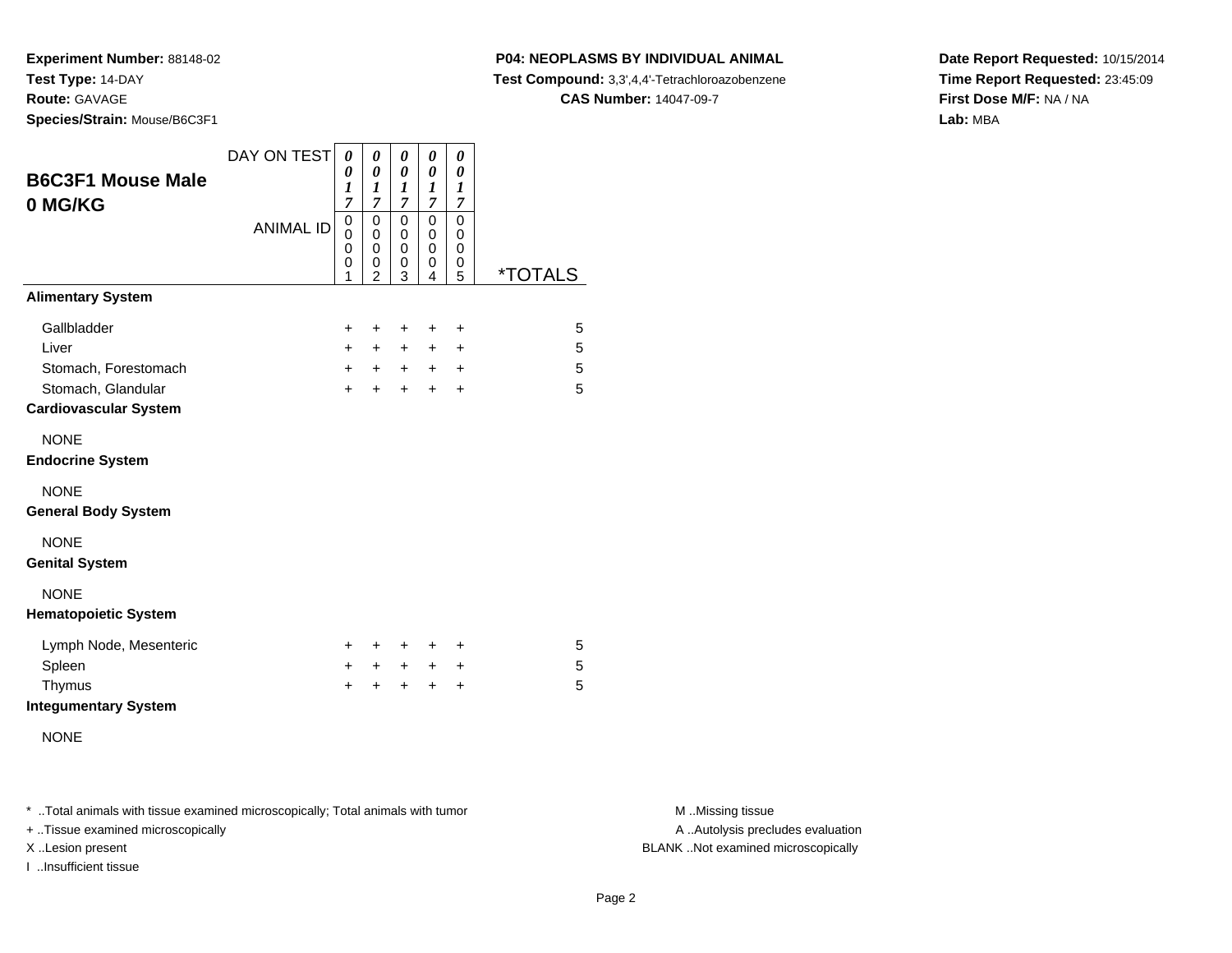### **P04: NEOPLASMS BY INDIVIDUAL ANIMAL**

**Test Compound:** 3,3',4,4'-Tetrachloroazobenzene

**CAS Number:** 14047-09-7

**Date Report Requested:** 10/15/2014**Time Report Requested:** 23:45:09**First Dose M/F:** NA / NA**Lab:** MBA

| <b>B6C3F1 Mouse Male</b><br>0 MG/KG         | DAY ON TEST<br><b>ANIMAL ID</b> | 0<br>0<br>1<br>$\overline{7}$<br>0<br>0<br>0<br>0<br>1 | 0<br>0<br>1<br>7<br>0<br>$\pmb{0}$<br>0<br>0<br>$\overline{2}$ | 0<br>0<br>$\boldsymbol{l}$<br>$\overline{7}$<br>0<br>0<br>0<br>0<br>3 | 0<br>0<br>$\boldsymbol{l}$<br>7<br>0<br>0<br>$\mathbf 0$<br>0<br>4 | 0<br>0<br>1<br>7<br>0<br>0<br>0<br>0<br>5 | <i><b>*TOTALS</b></i> |   |
|---------------------------------------------|---------------------------------|--------------------------------------------------------|----------------------------------------------------------------|-----------------------------------------------------------------------|--------------------------------------------------------------------|-------------------------------------------|-----------------------|---|
| <b>Musculoskeletal System</b>               |                                 |                                                        |                                                                |                                                                       |                                                                    |                                           |                       |   |
| <b>NONE</b><br>Nervous System               |                                 |                                                        |                                                                |                                                                       |                                                                    |                                           |                       |   |
| <b>NONE</b><br><b>Respiratory System</b>    |                                 |                                                        |                                                                |                                                                       |                                                                    |                                           |                       |   |
| <b>NONE</b><br><b>Special Senses System</b> |                                 |                                                        |                                                                |                                                                       |                                                                    |                                           |                       |   |
| <b>NONE</b><br><b>Urinary System</b>        |                                 |                                                        |                                                                |                                                                       |                                                                    |                                           |                       |   |
| Kidney<br><b>SYSTEMIC LESIONS</b>           |                                 | $\div$                                                 |                                                                | +                                                                     | +                                                                  | +                                         |                       | 5 |
| Multiple Organ                              |                                 | +                                                      |                                                                |                                                                       | +                                                                  | +                                         |                       | 5 |

\* ..Total animals with tissue examined microscopically; Total animals with tumor **M** . Missing tissue M ..Missing tissue

+ ..Tissue examined microscopically

I ..Insufficient tissue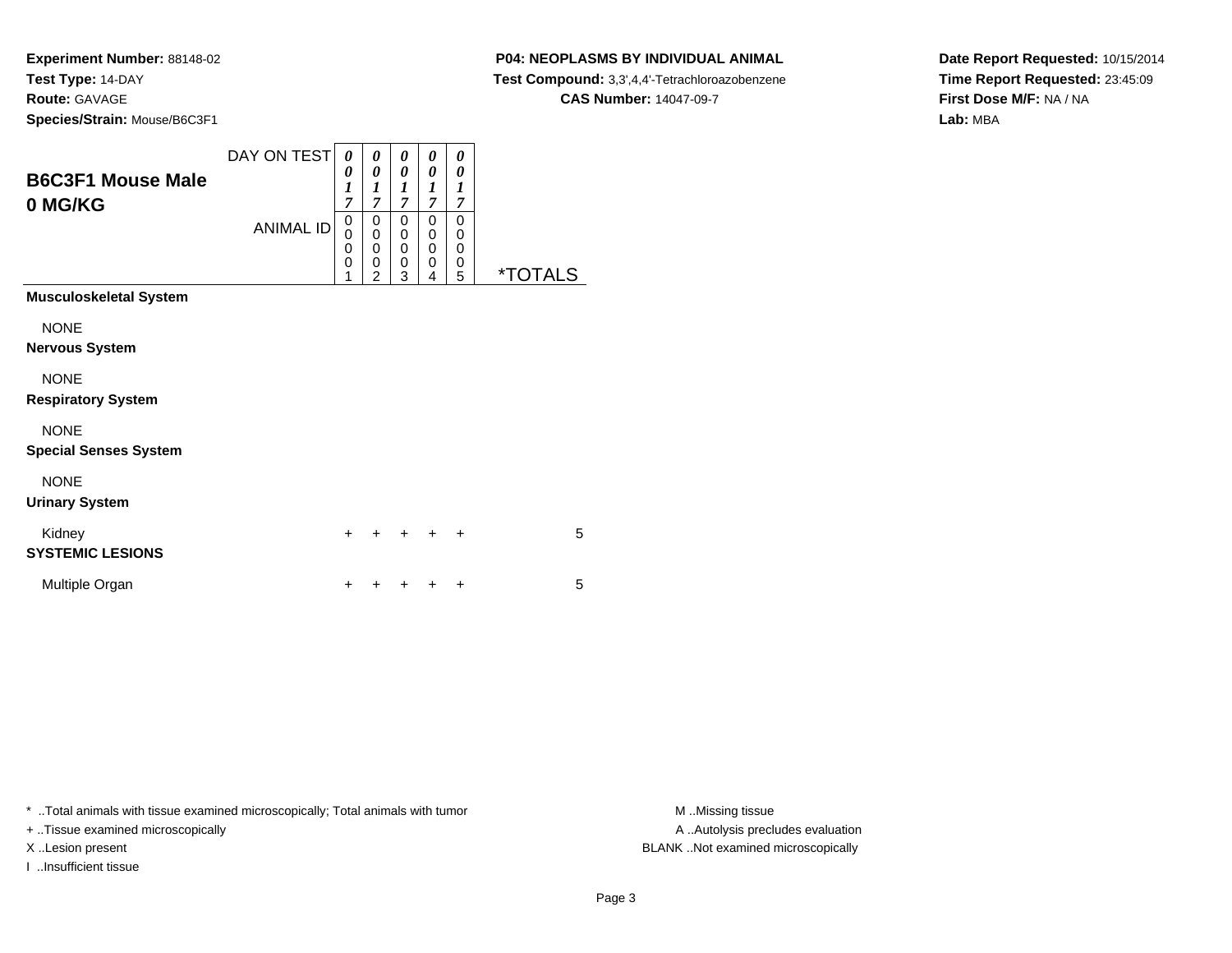| Experiment Number: 88148-02                                                    |                       | P04: NEOPLASMS BY INDIVIDUAL ANIMAL            | Date Report Requested: 10/15/2014 |
|--------------------------------------------------------------------------------|-----------------------|------------------------------------------------|-----------------------------------|
| Test Type: 14-DAY                                                              |                       | Test Compound: 3,3',4,4'-Tetrachloroazobenzene | Time Report Requested: 23:45:09   |
| Route: GAVAGE                                                                  |                       | <b>CAS Number: 14047-09-7</b>                  | First Dose M/F: NA / NA           |
| Species/Strain: Mouse/B6C3F1                                                   |                       |                                                | Lab: MBA                          |
| DAY ON TEST                                                                    |                       |                                                |                                   |
| <b>B6C3F1 Mouse Male</b>                                                       |                       |                                                |                                   |
| 1 MG/KG                                                                        |                       |                                                |                                   |
| <b>ANIMAL ID</b>                                                               |                       |                                                |                                   |
|                                                                                | <i><b>*TOTALS</b></i> |                                                |                                   |
| <b>Alimentary System</b>                                                       |                       |                                                |                                   |
| <b>NONE</b>                                                                    |                       |                                                |                                   |
| <b>Cardiovascular System</b>                                                   |                       |                                                |                                   |
| <b>NONE</b>                                                                    |                       |                                                |                                   |
| <b>Endocrine System</b>                                                        |                       |                                                |                                   |
| <b>NONE</b>                                                                    |                       |                                                |                                   |
| <b>General Body System</b>                                                     |                       |                                                |                                   |
| <b>NONE</b>                                                                    |                       |                                                |                                   |
| <b>Genital System</b>                                                          |                       |                                                |                                   |
| <b>NONE</b>                                                                    |                       |                                                |                                   |
| <b>Hematopoietic System</b>                                                    |                       |                                                |                                   |
| <b>NONE</b>                                                                    |                       |                                                |                                   |
| <b>Integumentary System</b>                                                    |                       |                                                |                                   |
| <b>NONE</b>                                                                    |                       |                                                |                                   |
| <b>Musculoskeletal System</b>                                                  |                       |                                                |                                   |
| <b>NONE</b>                                                                    |                       |                                                |                                   |
| <b>Nervous System</b>                                                          |                       |                                                |                                   |
|                                                                                |                       |                                                |                                   |
| <b>NONE</b>                                                                    |                       |                                                |                                   |
|                                                                                |                       |                                                |                                   |
|                                                                                |                       |                                                |                                   |
| * Total animals with tissue examined microscopically; Total animals with tumor |                       | M Missing tissue                               |                                   |
| + Tissue examined microscopically                                              |                       | A  Autolysis precludes evaluation              |                                   |

- X ..Lesion present BLANK ..Not examined microscopically
- I ..Insufficient tissue

Page 4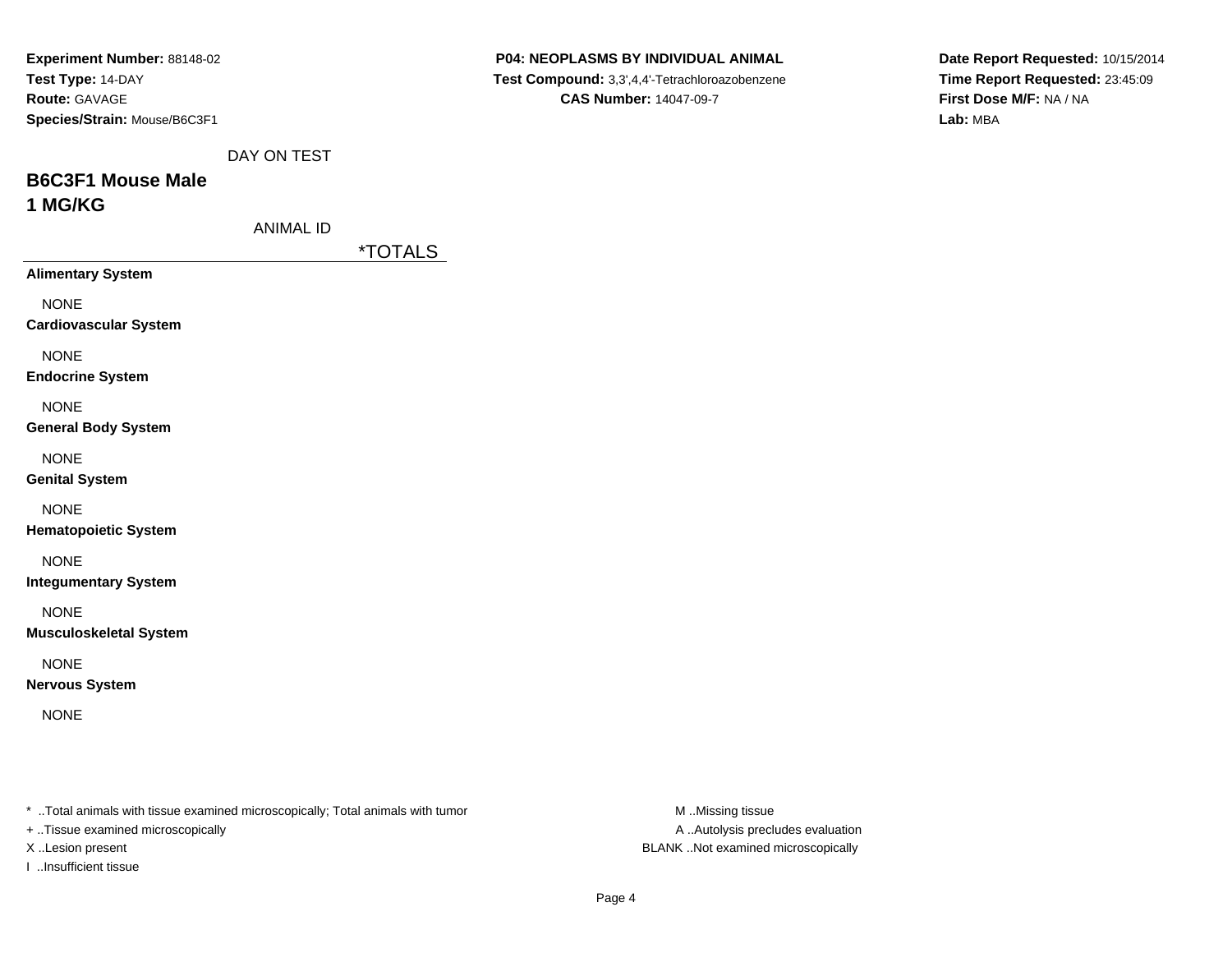| <i><b>*TOTALS</b></i> | Test Compound: 3,3',4,4'-Tetrachloroazobenzene<br><b>CAS Number: 14047-09-7</b> |
|-----------------------|---------------------------------------------------------------------------------|
|                       |                                                                                 |
|                       |                                                                                 |
|                       |                                                                                 |
|                       |                                                                                 |
|                       |                                                                                 |
|                       |                                                                                 |
|                       |                                                                                 |
|                       |                                                                                 |
|                       |                                                                                 |
|                       |                                                                                 |
|                       |                                                                                 |
|                       |                                                                                 |
|                       |                                                                                 |
|                       |                                                                                 |
|                       |                                                                                 |
| 0                     |                                                                                 |
|                       |                                                                                 |

**Date Report Requested:** 10/15/2014**Time Report Requested:** 23:45:09**First Dose M/F:** NA / NA**Lab:** MBA

\* ..Total animals with tissue examined microscopically; Total animals with tumor M..Missing tissue

+ ..Tissue examined microscopically

I ..Insufficient tissue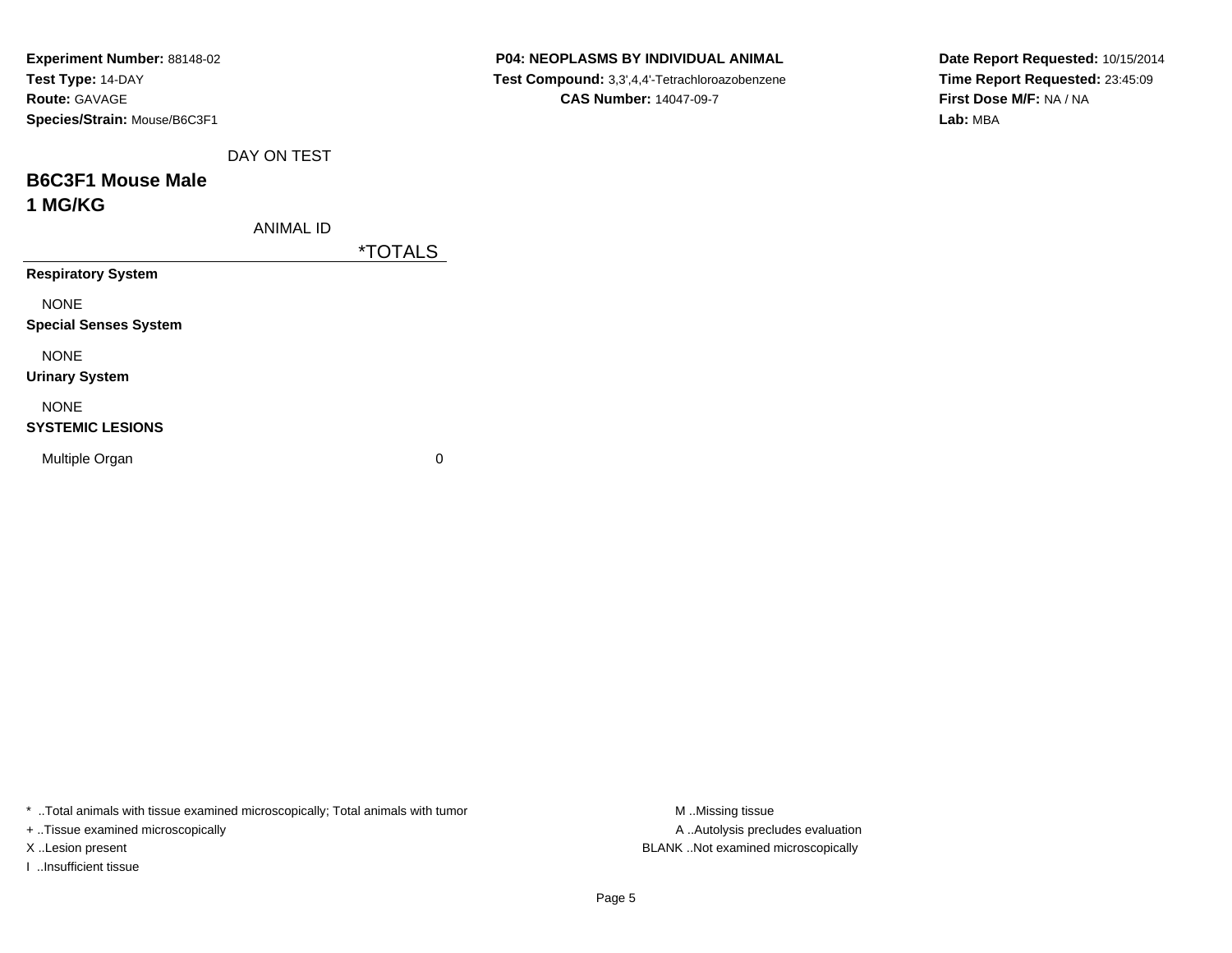| Experiment Number: 88148-02  |
|------------------------------|
| Test Type: 14-DAY            |
| <b>Route: GAVAGE</b>         |
| Species/Strain: Mouse/B6C3F1 |

**Date Report Requested:** 10/15/2014**Time Report Requested:** 23:45:09**First Dose M/F:** NA / NA**Lab:** MBA

DAY ON TEST

# **B6C3F1 Mouse Male3.2 MG/KG**

ANIMAL ID

\*TOTALS

**Alimentary System**

NONE

**Cardiovascular System**

NONE

**Endocrine System**

NONE

**General Body System**

NONE

**Genital System**

NONE

**Hematopoietic System**

NONE

**Integumentary System**

NONE

**Musculoskeletal System**

NONE

**Nervous System**

NONE

\* ..Total animals with tissue examined microscopically; Total animals with tumor **M** ..Missing tissue M ..Missing tissue

+ ..Tissue examined microscopically

I ..Insufficient tissue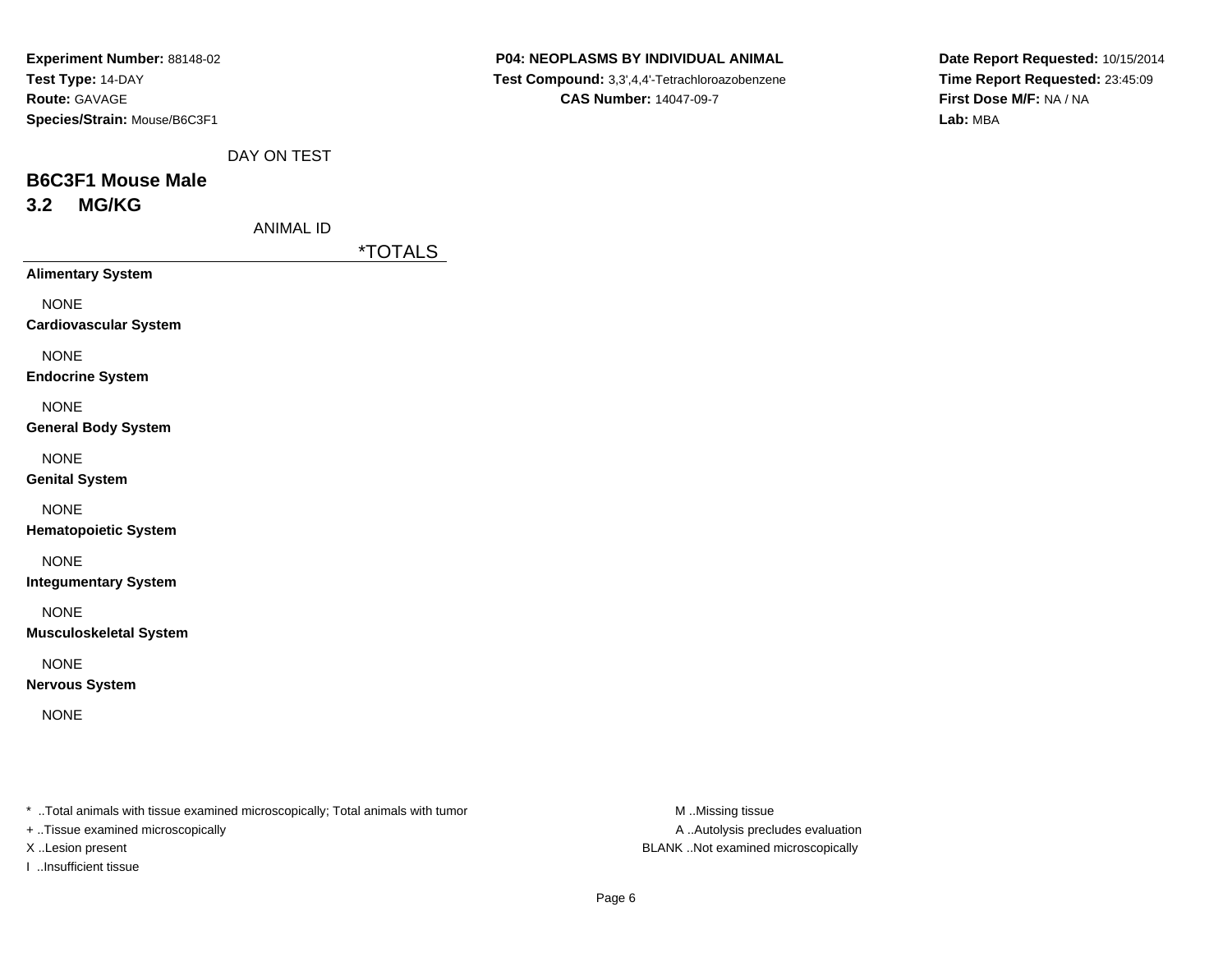| <b>Experiment Number: 88148-02</b> |
|------------------------------------|
| Test Type: 14-DAY                  |
| <b>Route: GAVAGE</b>               |
| Species/Strain: Mouse/B6C3F1       |

**Date Report Requested:** 10/15/2014**Time Report Requested:** 23:45:09**First Dose M/F:** NA / NA**Lab:** MBA

DAY ON TEST

# **B6C3F1 Mouse Male3.2 MG/KG**

ANIMAL ID

\*TOTALS

**Respiratory System**

NONE

**Special Senses System**

NONE

**Urinary System**

#### NONE

#### **SYSTEMIC LESIONS**

Multiple Organ

 $\mathbf n$  0

\* ..Total animals with tissue examined microscopically; Total animals with tumor **M** ...Missing tissue M ...Missing tissue

+ ..Tissue examined microscopically

I ..Insufficient tissue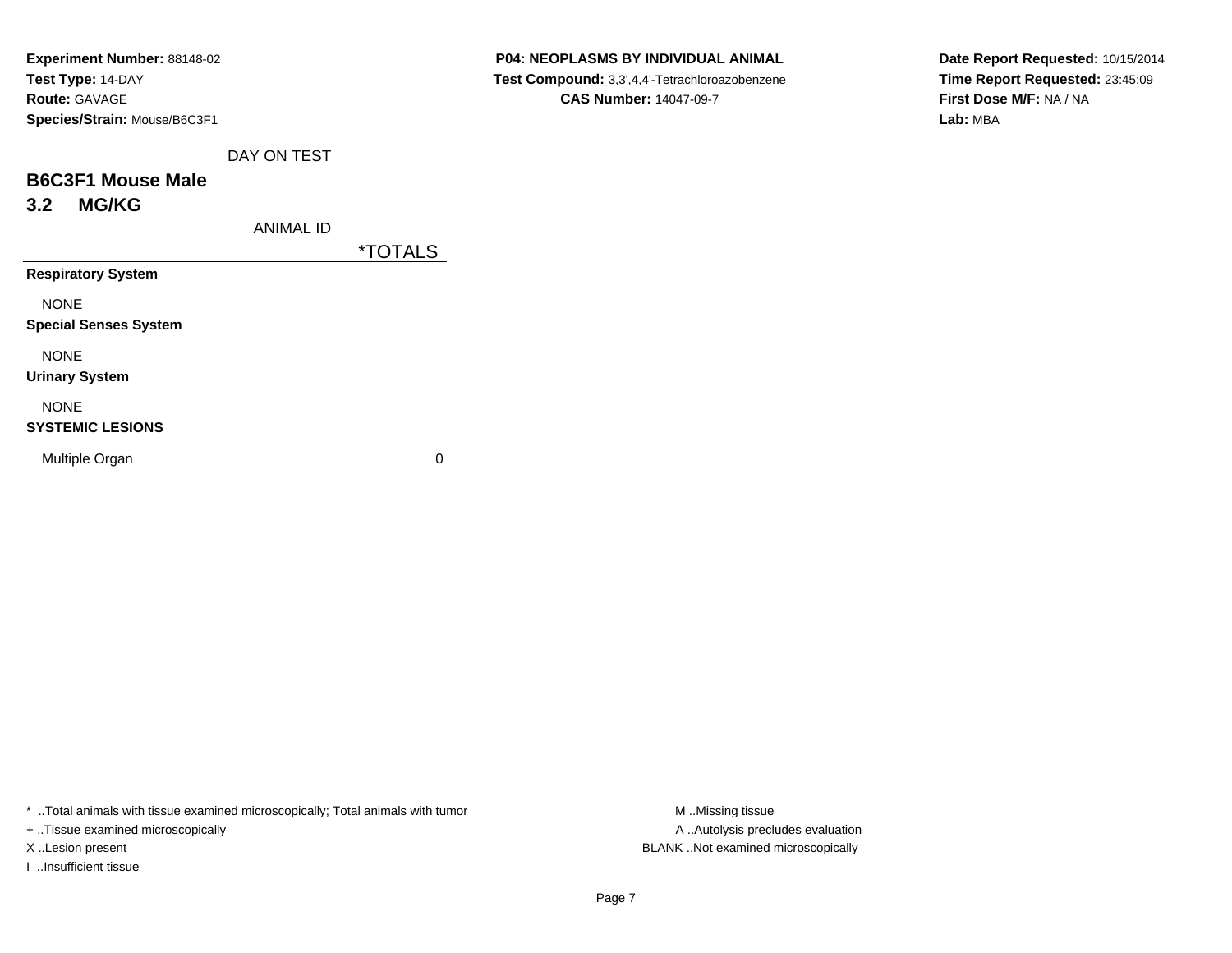| Experiment Number: 88148-02<br>Test Type: 14-DAY<br>Route: GAVAGE<br>Species/Strain: Mouse/B6C3F1 |                  |                       | P04: NEOPLASMS BY INDIVIDUAL ANIMAL<br>Test Compound: 3,3',4,4'-Tetrachloroazobenzene<br><b>CAS Number: 14047-09-7</b> |                  |               | Date Report Requested: 10/15/2014<br>Time Report Requested: 23:45:09<br>First Dose M/F: NA / NA<br>Lab: MBA |
|---------------------------------------------------------------------------------------------------|------------------|-----------------------|------------------------------------------------------------------------------------------------------------------------|------------------|---------------|-------------------------------------------------------------------------------------------------------------|
|                                                                                                   | DAY ON TEST      |                       |                                                                                                                        |                  |               |                                                                                                             |
| <b>B6C3F1 Mouse Male</b><br>10 MG/KG                                                              |                  |                       |                                                                                                                        |                  |               |                                                                                                             |
|                                                                                                   | <b>ANIMAL ID</b> | <i><b>*TOTALS</b></i> |                                                                                                                        |                  |               |                                                                                                             |
| <b>Alimentary System</b>                                                                          |                  |                       |                                                                                                                        |                  |               |                                                                                                             |
| <b>NONE</b><br><b>Cardiovascular System</b>                                                       |                  |                       |                                                                                                                        |                  |               |                                                                                                             |
| <b>NONE</b><br><b>Endocrine System</b>                                                            |                  |                       |                                                                                                                        |                  |               |                                                                                                             |
| <b>NONE</b><br><b>General Body System</b>                                                         |                  |                       |                                                                                                                        |                  |               |                                                                                                             |
| <b>NONE</b><br><b>Genital System</b>                                                              |                  |                       |                                                                                                                        |                  |               |                                                                                                             |
| <b>NONE</b><br><b>Hematopoietic System</b>                                                        |                  |                       |                                                                                                                        |                  |               |                                                                                                             |
| <b>NONE</b><br><b>Integumentary System</b>                                                        |                  |                       |                                                                                                                        |                  |               |                                                                                                             |
| <b>NONE</b><br><b>Musculoskeletal System</b>                                                      |                  |                       |                                                                                                                        |                  |               |                                                                                                             |
| <b>NONE</b><br><b>Nervous System</b>                                                              |                  |                       |                                                                                                                        |                  |               |                                                                                                             |
| <b>NONE</b>                                                                                       |                  |                       |                                                                                                                        |                  |               |                                                                                                             |
|                                                                                                   |                  |                       |                                                                                                                        |                  |               |                                                                                                             |
| * Total animals with tissue examined microscopically; Total animals with tumor                    |                  |                       |                                                                                                                        | M Missing tissue | $\sim$ $\sim$ |                                                                                                             |

- + ..Tissue examined microscopically
- 
- I ..Insufficient tissue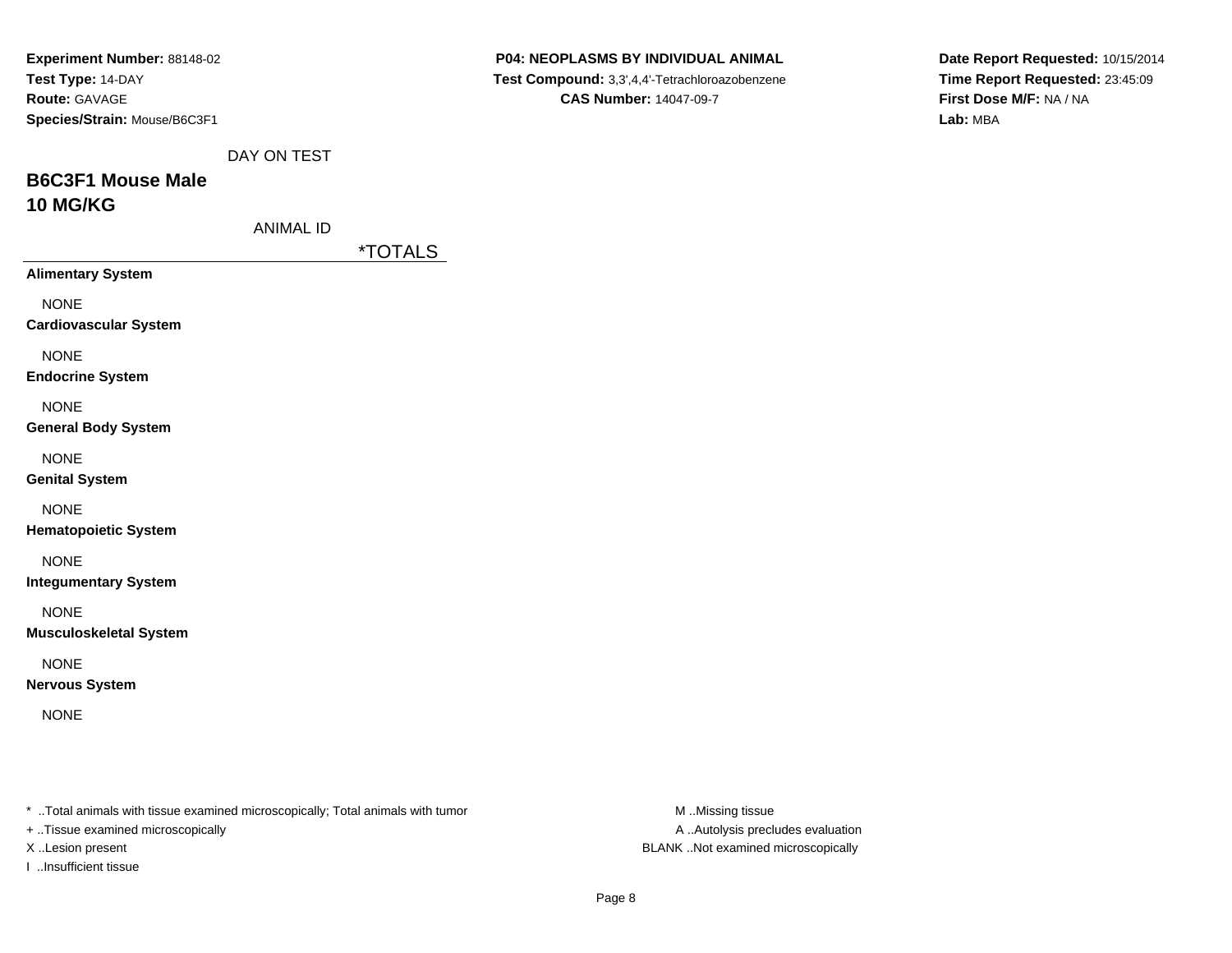| Experiment Number: 88148-02  |                       | P04: NEOPLASMS BY INDIVIDUAL ANIMAL            | Date Report Requested: 10/15/2014 |
|------------------------------|-----------------------|------------------------------------------------|-----------------------------------|
| Test Type: 14-DAY            |                       | Test Compound: 3,3',4,4'-Tetrachloroazobenzene | Time Report Requested: 23:45:09   |
| Route: GAVAGE                |                       | <b>CAS Number: 14047-09-7</b>                  | First Dose M/F: NA / NA           |
| Species/Strain: Mouse/B6C3F1 |                       |                                                | Lab: MBA                          |
| DAY ON TEST                  |                       |                                                |                                   |
| <b>B6C3F1 Mouse Male</b>     |                       |                                                |                                   |
| <b>10 MG/KG</b>              |                       |                                                |                                   |
| <b>ANIMAL ID</b>             |                       |                                                |                                   |
|                              | <i><b>*TOTALS</b></i> |                                                |                                   |
| <b>Respiratory System</b>    |                       |                                                |                                   |
| <b>NONE</b>                  |                       |                                                |                                   |
| <b>Special Senses System</b> |                       |                                                |                                   |
| <b>NONE</b>                  |                       |                                                |                                   |
| <b>Urinary System</b>        |                       |                                                |                                   |
| <b>NONE</b>                  |                       |                                                |                                   |
| <b>SYSTEMIC LESIONS</b>      |                       |                                                |                                   |
| Multiple Organ               | $\pmb{0}$             |                                                |                                   |
|                              |                       |                                                |                                   |

\* ..Total animals with tissue examined microscopically; Total animals with tumor M..Missing tissue M ..Missing tissue

+ ..Tissue examined microscopically

I ..Insufficient tissue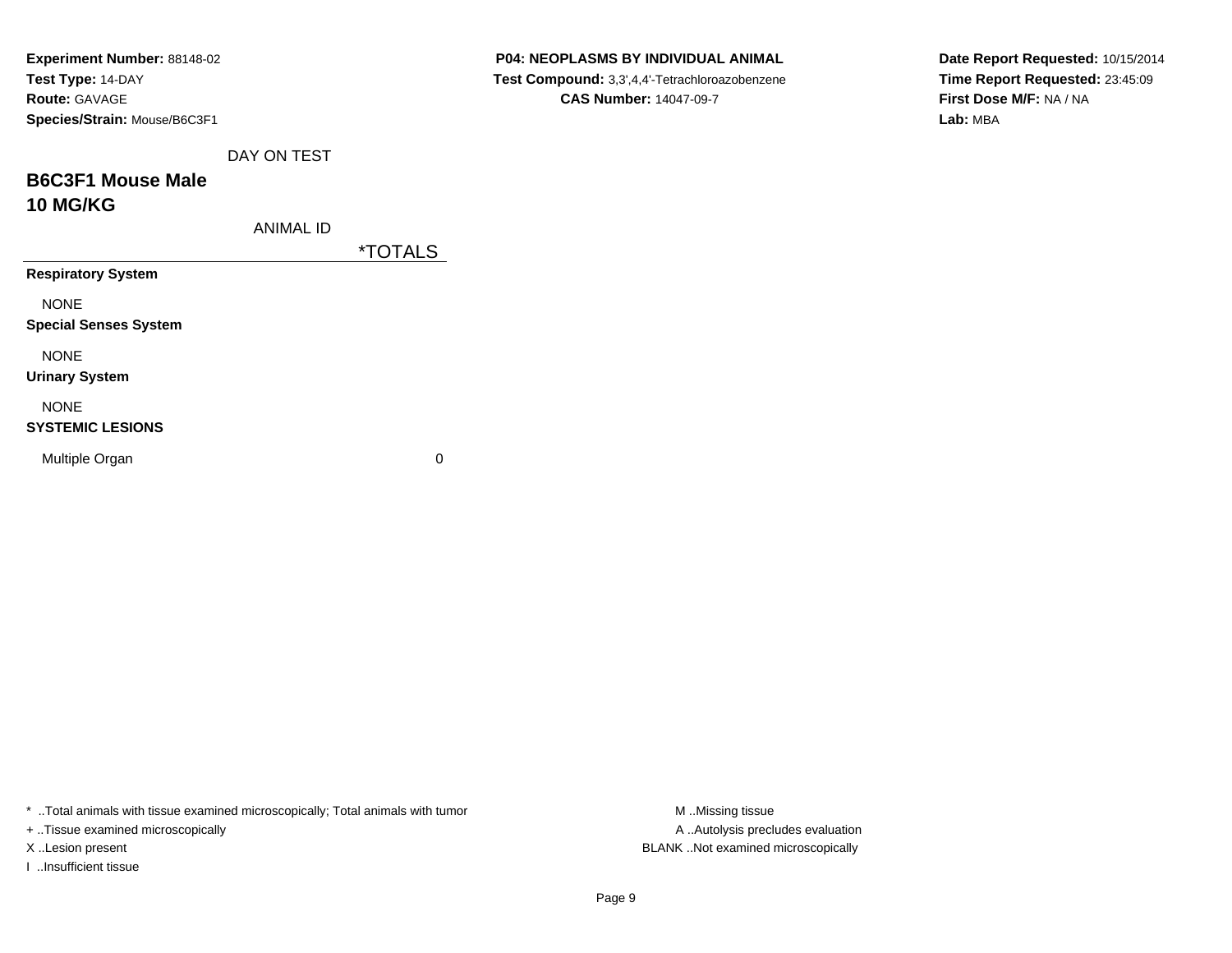### **P04: NEOPLASMS BY INDIVIDUAL ANIMAL**

**Test Compound:** 3,3',4,4'-Tetrachloroazobenzene

**Date Report Requested:** 10/15/2014**Time Report Requested:** 23:45:09**First Dose M/F:** NA / NA**Lab:** MBA

#### **CAS Number:** 14047-09-7

|                                                                                                                      | DAY ON TEST      | $\pmb{\theta}$                                    | $\boldsymbol{\theta}$                            | $\boldsymbol{\theta}$                                      | $\boldsymbol{\theta}$                     | $\boldsymbol{\theta}$                  |                       |                                                       |
|----------------------------------------------------------------------------------------------------------------------|------------------|---------------------------------------------------|--------------------------------------------------|------------------------------------------------------------|-------------------------------------------|----------------------------------------|-----------------------|-------------------------------------------------------|
| <b>B6C3F1 Mouse Male</b><br>32 MG/KG                                                                                 |                  | 0<br>$\boldsymbol{l}$<br>7                        | 0<br>$\boldsymbol{l}$<br>$\overline{7}$          | 0<br>$\boldsymbol{l}$<br>$\overline{7}$                    | 0<br>$\boldsymbol{l}$<br>$\boldsymbol{7}$ | 0<br>1<br>$\overline{7}$               |                       |                                                       |
|                                                                                                                      | <b>ANIMAL ID</b> | $\,0\,$<br>0<br>0<br>$\overline{\mathbf{c}}$<br>1 | $\mathbf 0$<br>0<br>$\mathbf 0$<br>$\frac{2}{2}$ | $\mathbf 0$<br>$\mathbf 0$<br>$\mathbf 0$<br>$\frac{2}{3}$ | $\,0\,$<br>0<br>0<br>$\frac{2}{4}$        | $\mathbf 0$<br>0<br>0<br>$\frac{2}{5}$ | <i><b>*TOTALS</b></i> |                                                       |
| <b>Alimentary System</b>                                                                                             |                  |                                                   |                                                  |                                                            |                                           |                                        |                       |                                                       |
| <b>NONE</b><br><b>Cardiovascular System</b>                                                                          |                  |                                                   |                                                  |                                                            |                                           |                                        |                       |                                                       |
| <b>NONE</b><br><b>Endocrine System</b>                                                                               |                  |                                                   |                                                  |                                                            |                                           |                                        |                       |                                                       |
| <b>NONE</b><br><b>General Body System</b>                                                                            |                  |                                                   |                                                  |                                                            |                                           |                                        |                       |                                                       |
| <b>NONE</b><br><b>Genital System</b>                                                                                 |                  |                                                   |                                                  |                                                            |                                           |                                        |                       |                                                       |
| <b>NONE</b><br><b>Hematopoietic System</b>                                                                           |                  |                                                   |                                                  |                                                            |                                           |                                        |                       |                                                       |
| Spleen<br><b>Integumentary System</b>                                                                                |                  | $+$                                               |                                                  |                                                            | + + + +                                   |                                        | 5                     |                                                       |
| <b>NONE</b><br><b>Musculoskeletal System</b>                                                                         |                  |                                                   |                                                  |                                                            |                                           |                                        |                       |                                                       |
| <b>NONE</b><br><b>Nervous System</b>                                                                                 |                  |                                                   |                                                  |                                                            |                                           |                                        |                       |                                                       |
| <b>NONE</b>                                                                                                          |                  |                                                   |                                                  |                                                            |                                           |                                        |                       |                                                       |
| *  Total animals with tissue examined microscopically; Total animals with tumor<br>+ Tissue examined microscopically |                  |                                                   |                                                  |                                                            |                                           |                                        |                       | M Missing tissue<br>A  Autolysis precludes evaluation |
| X Lesion present                                                                                                     |                  |                                                   |                                                  |                                                            |                                           |                                        |                       | BLANK Not examined microscopically                    |

I ..Insufficient tissue

M ..Missing tissue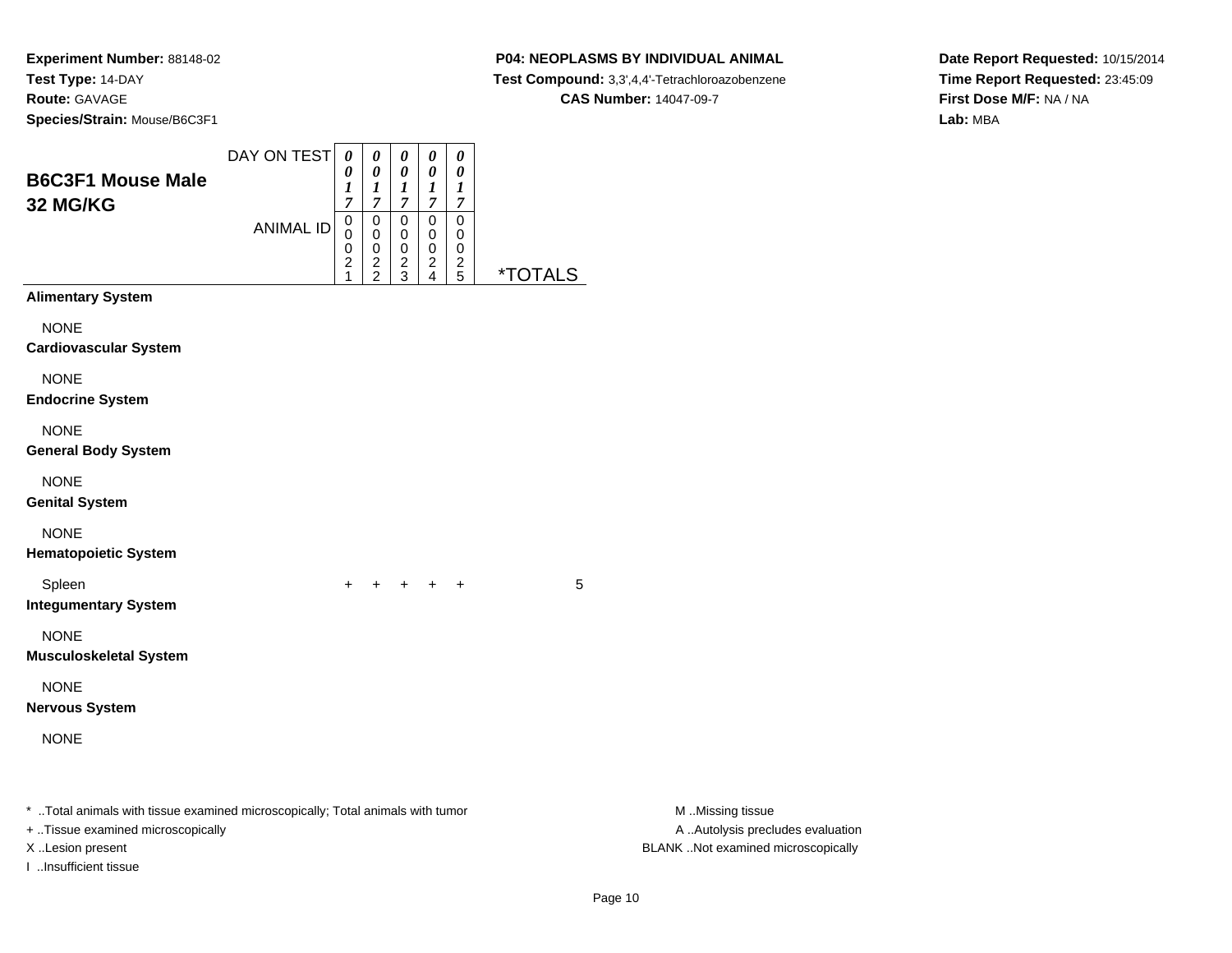$\overline{\phantom{0}}$ 

### **P04: NEOPLASMS BY INDIVIDUAL ANIMAL**

**Test Compound:** 3,3',4,4'-Tetrachloroazobenzene

**CAS Number:** 14047-09-7

**Date Report Requested:** 10/15/2014**Time Report Requested:** 23:45:09**First Dose M/F:** NA / NA**Lab:** MBA

| <b>B6C3F1 Mouse Male</b><br>32 MG/KG        | DAY ON TEST<br><b>ANIMAL ID</b> | 0<br>0<br>1<br>7<br>0<br>0<br>0<br>$\overline{2}$<br>4 | 0<br>0<br>$\boldsymbol{l}$<br>7<br>0<br>0<br>0<br>$\overline{c}$<br>$\mathfrak{p}$ | 0<br>0<br>1<br>$\overline{7}$<br>0<br>0<br>0<br>$\overline{\mathbf{c}}$<br>3 | 0<br>0<br>1<br>$\overline{7}$<br>0<br>0<br>0<br>$\overline{c}$<br>4 | 0<br>0<br>1<br>7<br>0<br>0<br>0<br>$\frac{2}{5}$ | <i><b>*TOTALS</b></i> |
|---------------------------------------------|---------------------------------|--------------------------------------------------------|------------------------------------------------------------------------------------|------------------------------------------------------------------------------|---------------------------------------------------------------------|--------------------------------------------------|-----------------------|
| <b>Respiratory System</b>                   |                                 |                                                        |                                                                                    |                                                                              |                                                                     |                                                  |                       |
| <b>NONE</b><br><b>Special Senses System</b> |                                 |                                                        |                                                                                    |                                                                              |                                                                     |                                                  |                       |
| <b>NONE</b><br><b>Urinary System</b>        |                                 |                                                        |                                                                                    |                                                                              |                                                                     |                                                  |                       |
| <b>NONE</b><br><b>SYSTEMIC LESIONS</b>      |                                 |                                                        |                                                                                    |                                                                              |                                                                     |                                                  |                       |
| Multiple Organ                              |                                 |                                                        |                                                                                    |                                                                              |                                                                     | ÷                                                | 5                     |

\* ..Total animals with tissue examined microscopically; Total animals with tumor **M** . Missing tissue M ..Missing tissue

+ ..Tissue examined microscopically

I ..Insufficient tissue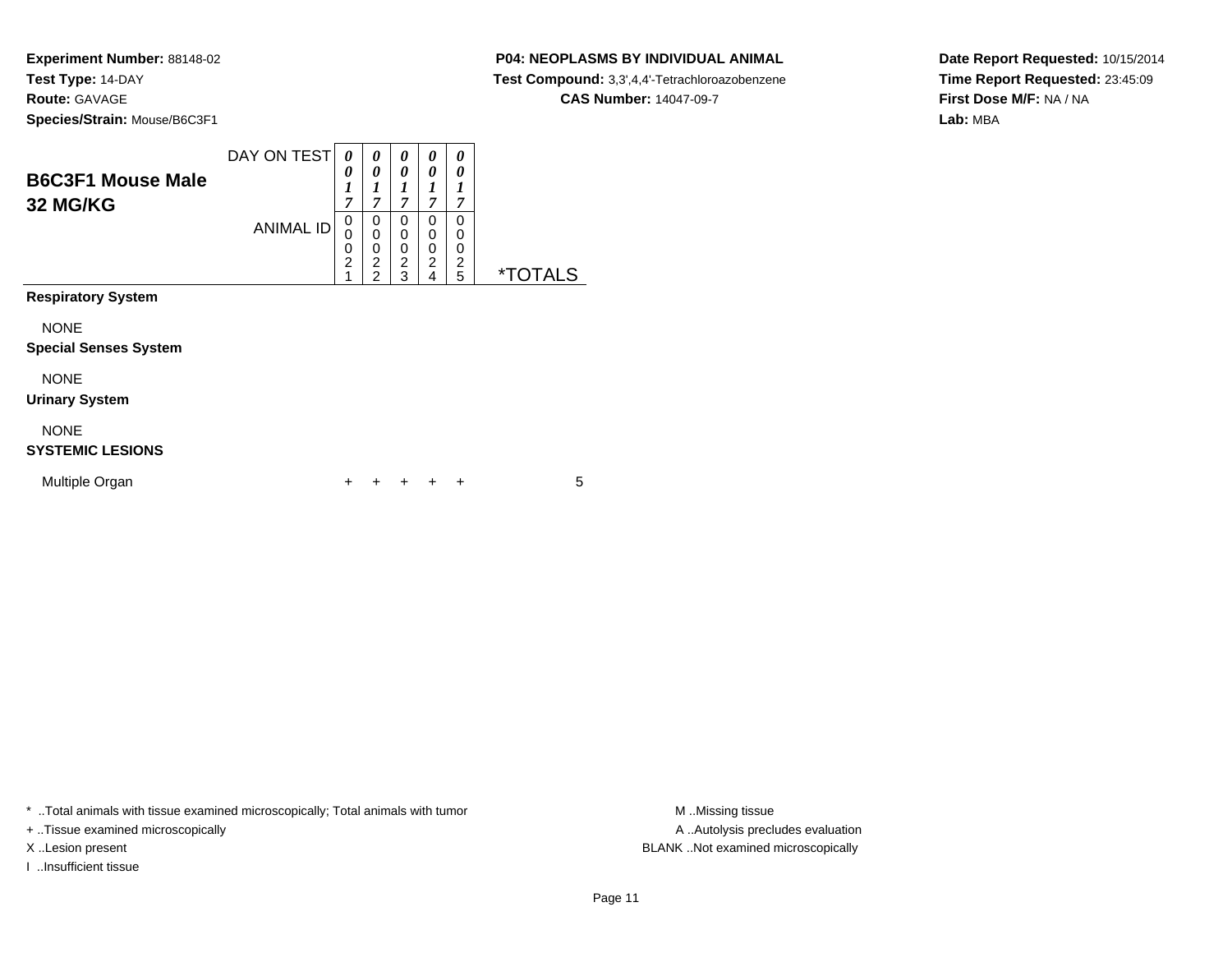**P04: NEOPLASMS BY INDIVIDUAL ANIMAL**

**Test Compound:** 3,3',4,4'-Tetrachloroazobenzene

**CAS Number:** 14047-09-7

**Date Report Requested:** 10/15/2014**Time Report Requested:** 23:45:10**First Dose M/F:** NA / NA**Lab:** MBA

| <b>B6C3F1 Mouse Male</b><br><b>MG/KG</b><br>100    | DAY ON TEST<br><b>ANIMAL ID</b> | 0<br>0<br>1<br>7<br>$\mathbf 0$<br>0<br>0<br>$\overline{\mathbf{c}}$<br>$\overline{6}$ | 0<br>$\theta$<br>$\boldsymbol{l}$<br>7<br>$\mathbf 0$<br>0<br>$\mathbf 0$<br>$\frac{2}{7}$ | 0<br>0<br>1<br>$\overline{7}$<br>$\mathbf 0$<br>0<br>0<br>$\overline{c}$<br>8 | 0<br>0<br>$\boldsymbol{l}$<br>$\overline{7}$<br>0<br>0<br>0<br>$\frac{2}{9}$ | 0<br>0<br>1<br>$\overline{7}$<br>0<br>0<br>0<br>3<br>$\Omega$ | <i><b>*TOTALS</b></i> |
|----------------------------------------------------|---------------------------------|----------------------------------------------------------------------------------------|--------------------------------------------------------------------------------------------|-------------------------------------------------------------------------------|------------------------------------------------------------------------------|---------------------------------------------------------------|-----------------------|
| <b>Alimentary System</b>                           |                                 |                                                                                        |                                                                                            |                                                                               |                                                                              |                                                               |                       |
| Gallbladder                                        |                                 | $\ddot{}$                                                                              | +                                                                                          | $\ddot{}$                                                                     | $\ddot{}$                                                                    | +                                                             | 5                     |
| Liver                                              |                                 | $+$                                                                                    | $+$                                                                                        | $+$                                                                           | $\pm$                                                                        | $\ddot{}$                                                     | 5                     |
| Stomach, Forestomach                               |                                 | $+$                                                                                    | $+$                                                                                        | $+$                                                                           | $+$                                                                          | $\ddot{}$                                                     | 5                     |
| Stomach, Glandular<br><b>Cardiovascular System</b> |                                 | $+$                                                                                    | $\ddot{}$                                                                                  | $\ddot{}$                                                                     | $\ddot{}$                                                                    | $\ddot{}$                                                     | 5                     |
| <b>NONE</b><br><b>Endocrine System</b>             |                                 |                                                                                        |                                                                                            |                                                                               |                                                                              |                                                               |                       |
| <b>NONE</b><br><b>General Body System</b>          |                                 |                                                                                        |                                                                                            |                                                                               |                                                                              |                                                               |                       |
| <b>NONE</b><br><b>Genital System</b>               |                                 |                                                                                        |                                                                                            |                                                                               |                                                                              |                                                               |                       |
| <b>NONE</b><br><b>Hematopoietic System</b>         |                                 |                                                                                        |                                                                                            |                                                                               |                                                                              |                                                               |                       |
| Lymph Node, Mesenteric                             |                                 | ÷.                                                                                     | ÷                                                                                          | +                                                                             | ÷                                                                            | ÷                                                             | 5                     |
| Spleen                                             |                                 | $+$                                                                                    | $+$                                                                                        | $+$                                                                           | $+$                                                                          | $\ddot{}$                                                     | 5                     |
| Thymus<br><b>Integumentary System</b>              |                                 | $\ddot{}$                                                                              | $\ddot{}$                                                                                  | $\ddot{}$                                                                     | $\ddot{}$                                                                    | $\ddot{}$                                                     | 5                     |
| <b>NONE</b>                                        |                                 |                                                                                        |                                                                                            |                                                                               |                                                                              |                                                               |                       |

\* ..Total animals with tissue examined microscopically; Total animals with tumor **M** . Missing tissue M ..Missing tissue

+ ..Tissue examined microscopically

I ..Insufficient tissue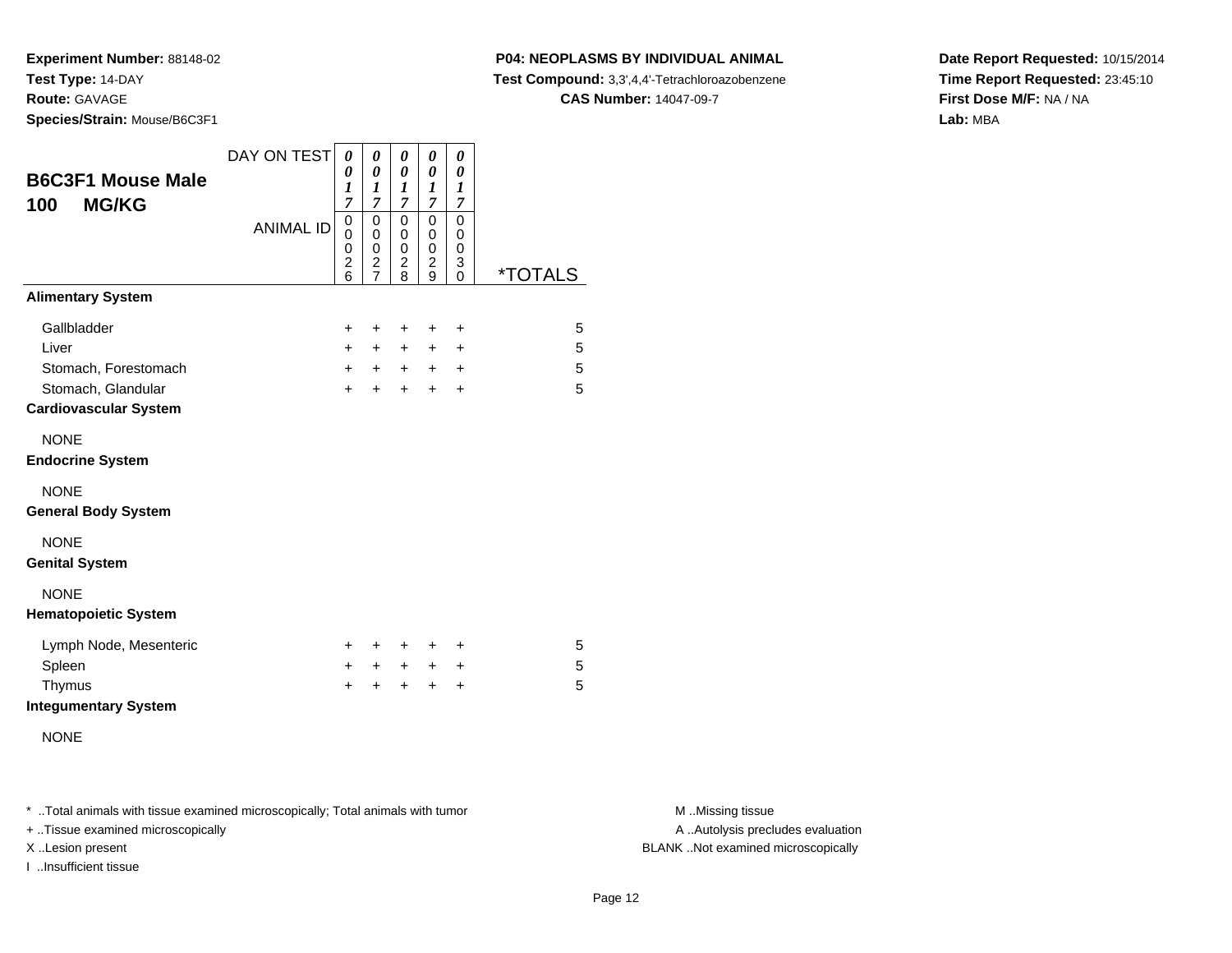### **P04: NEOPLASMS BY INDIVIDUAL ANIMAL**

**Test Compound:** 3,3',4,4'-Tetrachloroazobenzene

**CAS Number:** 14047-09-7

**Date Report Requested:** 10/15/2014**Time Report Requested:** 23:45:10**First Dose M/F:** NA / NA**Lab:** MBA

| <b>B6C3F1 Mouse Male</b><br>100<br><b>MG/KG</b> | DAY ON TEST<br><b>ANIMAL ID</b> | 0<br>0<br>1<br>$\overline{7}$<br>$\pmb{0}$<br>0<br>0<br>$\frac{2}{6}$ | 0<br>0<br>1<br>7<br>0<br>$\mathbf 0$<br>0<br>$\frac{2}{7}$ | 0<br>$\boldsymbol{\theta}$<br>$\boldsymbol{l}$<br>$\overline{7}$<br>0<br>$\mathbf 0$<br>$\begin{array}{c} 0 \\ 2 \\ 8 \end{array}$ | 0<br>0<br>1<br>7<br>0<br>0<br>$\,0\,$<br>$\boldsymbol{2}$<br>9 | 0<br>0<br>1<br>7<br>0<br>0<br>$\pmb{0}$<br>$\begin{smallmatrix} 3 \ 0 \end{smallmatrix}$ | <i><b>*TOTALS</b></i>       |
|-------------------------------------------------|---------------------------------|-----------------------------------------------------------------------|------------------------------------------------------------|------------------------------------------------------------------------------------------------------------------------------------|----------------------------------------------------------------|------------------------------------------------------------------------------------------|-----------------------------|
| <b>Musculoskeletal System</b>                   |                                 |                                                                       |                                                            |                                                                                                                                    |                                                                |                                                                                          |                             |
| <b>NONE</b><br>Nervous System                   |                                 |                                                                       |                                                            |                                                                                                                                    |                                                                |                                                                                          |                             |
| <b>NONE</b><br><b>Respiratory System</b>        |                                 |                                                                       |                                                            |                                                                                                                                    |                                                                |                                                                                          |                             |
| <b>NONE</b><br><b>Special Senses System</b>     |                                 |                                                                       |                                                            |                                                                                                                                    |                                                                |                                                                                          |                             |
| <b>NONE</b><br><b>Urinary System</b>            |                                 |                                                                       |                                                            |                                                                                                                                    |                                                                |                                                                                          |                             |
| Kidney<br><b>SYSTEMIC LESIONS</b>               |                                 | $\ddot{}$                                                             |                                                            | +                                                                                                                                  | ÷                                                              | $\overline{+}$                                                                           | 5                           |
| Multiple Organ                                  |                                 | +                                                                     |                                                            | +                                                                                                                                  | +                                                              | $\ddot{}$                                                                                | 5<br>***END OF MALE DATA*** |

\* ..Total animals with tissue examined microscopically; Total animals with tumor **M** . Missing tissue M ..Missing tissue

+ ..Tissue examined microscopically

I ..Insufficient tissue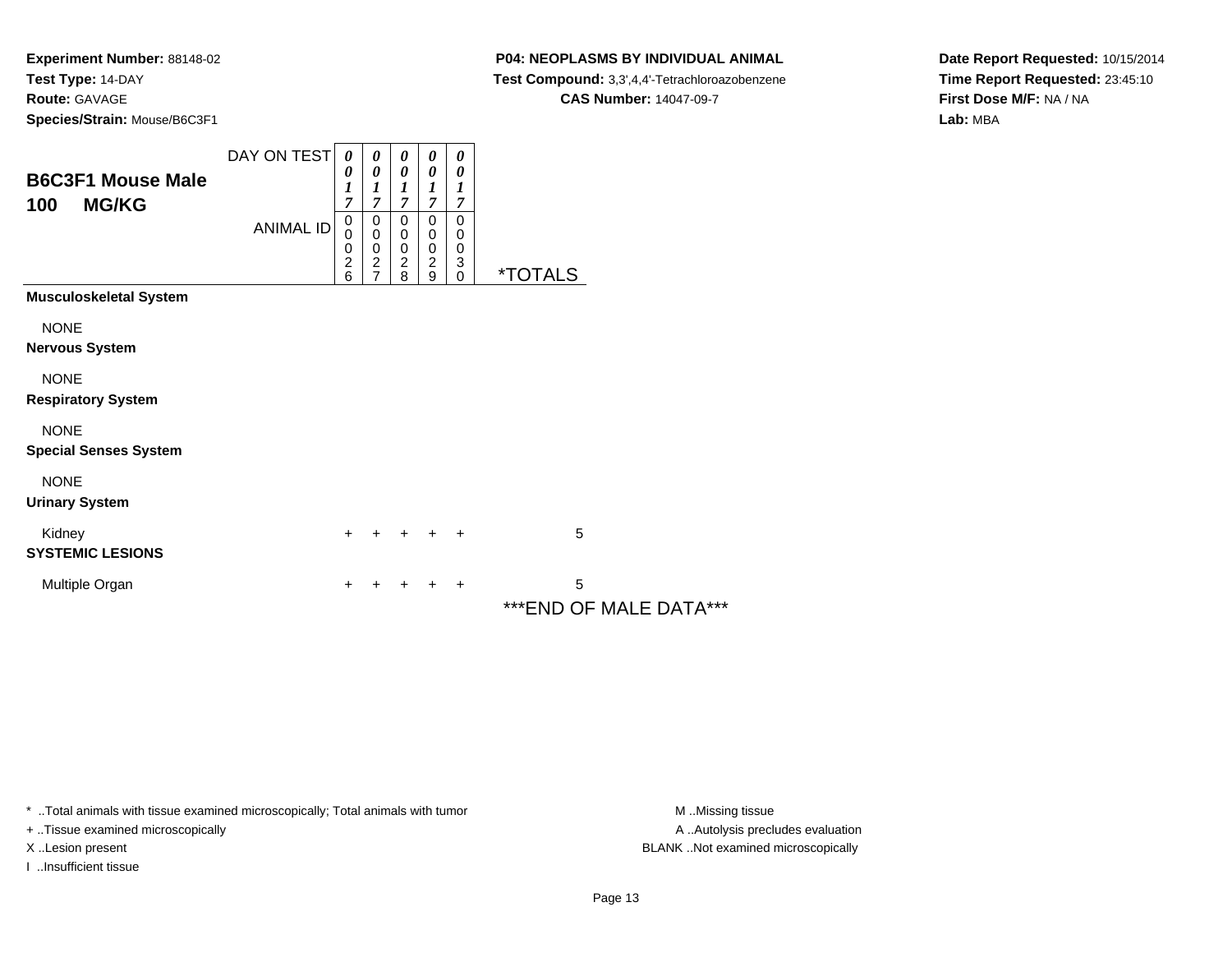**Experiment Number:** 88148-02**Test Type:** 14-DAY**Route:** GAVAGE

**Species/Strain:** Mouse/B6C3F1

# **P04: NEOPLASMS BY INDIVIDUAL ANIMAL**

**Test Compound:** 3,3',4,4'-Tetrachloroazobenzene

**CAS Number:** 14047-09-7

**Date Report Requested:** 10/15/2014**Time Report Requested:** 23:45:10**First Dose M/F:** NA / NA**Lab:** MBA

| <b>B6C3F1 Mouse Female</b><br>0 MG/KG                              | DAY ON TEST      | 0<br>0<br>1<br>7       | 0<br>$\boldsymbol{\theta}$<br>1<br>7                             | 0<br>0<br>1<br>7                          | 0<br>0<br>1<br>7                           | 0<br>0<br>1<br>7                          |                       |
|--------------------------------------------------------------------|------------------|------------------------|------------------------------------------------------------------|-------------------------------------------|--------------------------------------------|-------------------------------------------|-----------------------|
|                                                                    | <b>ANIMAL ID</b> | 0<br>0<br>0<br>3<br>1  | $\mathbf 0$<br>$\mathbf 0$<br>$\mathbf 0$<br>3<br>$\overline{2}$ | $\mathbf 0$<br>$\mathbf 0$<br>0<br>3<br>3 | $\mathbf 0$<br>$\mathbf 0$<br>0<br>3<br>4  | $\mathbf 0$<br>0<br>$\mathbf 0$<br>3<br>5 | <i><b>*TOTALS</b></i> |
| <b>Alimentary System</b>                                           |                  |                        |                                                                  |                                           |                                            |                                           |                       |
| Gallbladder<br>Liver<br>Stomach, Forestomach<br>Stomach, Glandular |                  | +<br>$+$<br>$+$<br>$+$ | +<br>$\pm$<br>$+$<br>$\ddot{}$                                   | +<br>$\pm$<br>$+$<br>$\ddot{}$            | $\ddot{}$<br>$\ddot{}$<br>$+$<br>$\ddot{}$ | +<br>+<br>$\ddot{}$<br>$\ddot{}$          | 5<br>5<br>5<br>5      |
| <b>Cardiovascular System</b>                                       |                  |                        |                                                                  |                                           |                                            |                                           |                       |
| <b>NONE</b><br><b>Endocrine System</b>                             |                  |                        |                                                                  |                                           |                                            |                                           |                       |
| <b>NONE</b><br><b>General Body System</b>                          |                  |                        |                                                                  |                                           |                                            |                                           |                       |
| <b>NONE</b><br><b>Genital System</b>                               |                  |                        |                                                                  |                                           |                                            |                                           |                       |
| <b>NONE</b><br><b>Hematopoietic System</b>                         |                  |                        |                                                                  |                                           |                                            |                                           |                       |
| Lymph Node, Mesenteric                                             |                  | ÷                      | $\pm$                                                            | $\ddot{}$                                 | ÷                                          | ÷                                         | 5                     |
| Spleen                                                             |                  | $\ddot{}$              | $+$                                                              | $+$                                       | $+$                                        | $\ddot{}$                                 | 5                     |
| Thymus<br><b>Integumentary System</b>                              |                  | $\ddot{}$              | $\ddot{}$                                                        | $\ddot{}$                                 | $\ddot{}$                                  | $\ddot{}$                                 | 5                     |
| <b>NONE</b>                                                        |                  |                        |                                                                  |                                           |                                            |                                           |                       |

\* ..Total animals with tissue examined microscopically; Total animals with tumor **M** . Missing tissue M ..Missing tissue

+ ..Tissue examined microscopically

I ..Insufficient tissue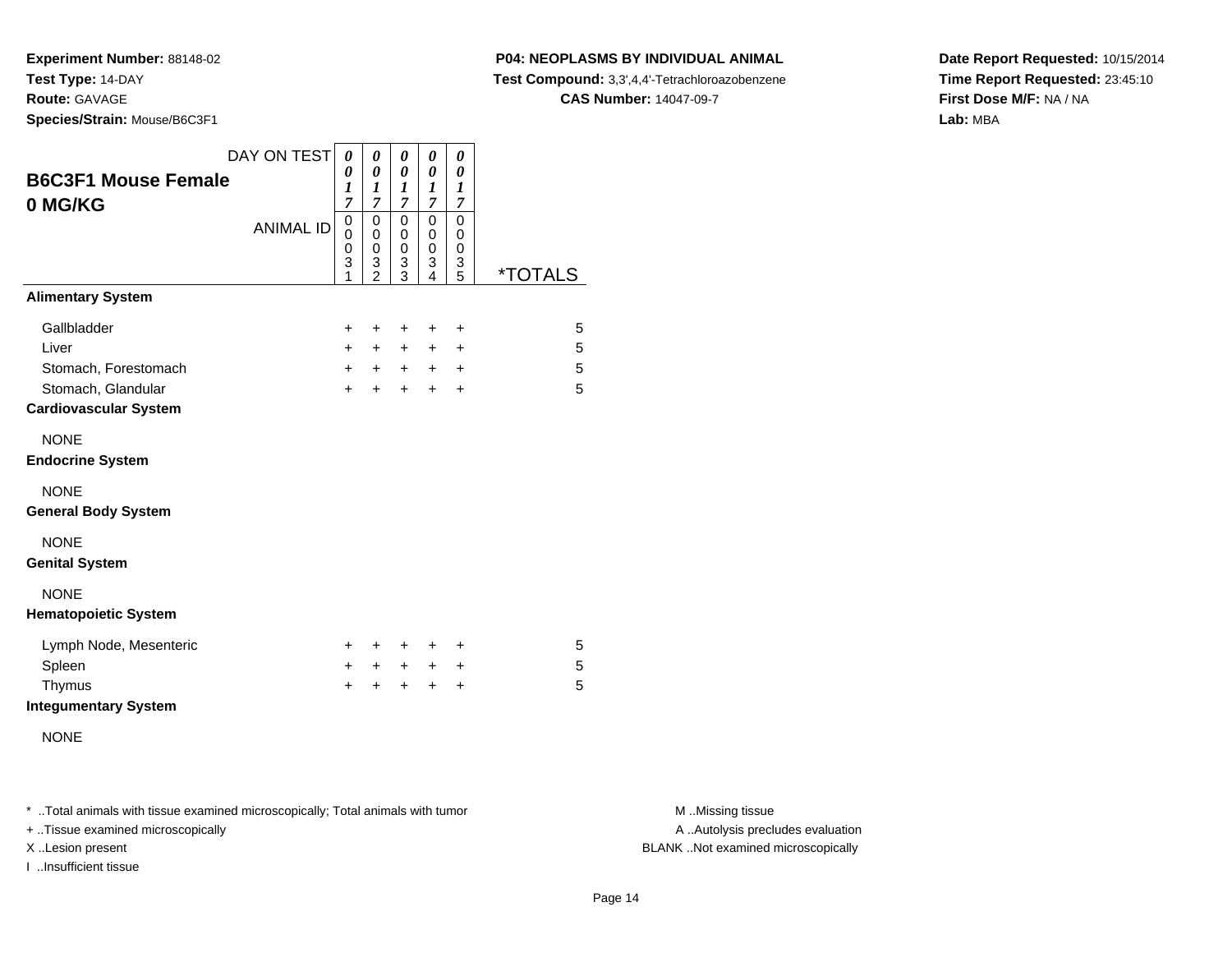# **P04: NEOPLASMS BY INDIVIDUAL ANIMAL**

 **Test Compound:** 3,3',4,4'-Tetrachloroazobenzene**CAS Number:** 14047-09-7

**Date Report Requested:** 10/15/2014**Time Report Requested:** 23:45:10**First Dose M/F:** NA / NA**Lab:** MBA

| <b>B6C3F1 Mouse Female</b><br>0 MG/KG<br><b>Musculoskeletal System</b><br><b>NONE</b><br>Nervous System<br><b>NONE</b><br><b>Respiratory System</b><br><b>NONE</b><br><b>Special Senses System</b><br><b>NONE</b><br><b>Urinary System</b> | DAY ON TEST<br><b>ANIMAL ID</b> | 0<br>0<br>$\boldsymbol{l}$<br>7<br>0<br>0<br>0<br>$\overline{3}$<br>1 | 0<br>$\boldsymbol{\theta}$<br>$\boldsymbol{l}$<br>$\overline{7}$<br>$\mathbf 0$<br>$\bar{0}$<br>$\begin{array}{c} 0 \\ 3 \\ 2 \end{array}$ | 0<br>0<br>1<br>7<br>0<br>0<br>$\begin{smallmatrix} 0\\ 3 \end{smallmatrix}$<br>$\overline{3}$ | 0<br>0<br>1<br>7<br>0<br>0<br>$\pmb{0}$<br>$\overline{3}$<br>4 | 0<br>0<br>$\boldsymbol{l}$<br>7<br>$\mathbf 0$<br>0<br>$\pmb{0}$<br>3<br>5 | <i><b>*TOTALS</b></i> |
|--------------------------------------------------------------------------------------------------------------------------------------------------------------------------------------------------------------------------------------------|---------------------------------|-----------------------------------------------------------------------|--------------------------------------------------------------------------------------------------------------------------------------------|-----------------------------------------------------------------------------------------------|----------------------------------------------------------------|----------------------------------------------------------------------------|-----------------------|
| Kidney<br><b>SYSTEMIC LESIONS</b>                                                                                                                                                                                                          |                                 | $\ddot{}$                                                             | +                                                                                                                                          |                                                                                               | +                                                              | ÷                                                                          | 5                     |
| Multiple Organ                                                                                                                                                                                                                             |                                 | $\ddot{}$                                                             | ٠                                                                                                                                          |                                                                                               |                                                                | ٠                                                                          | 5                     |
|                                                                                                                                                                                                                                            |                                 |                                                                       |                                                                                                                                            |                                                                                               |                                                                |                                                                            |                       |

\* ..Total animals with tissue examined microscopically; Total animals with tumor **M** . Missing tissue M ..Missing tissue

+ ..Tissue examined microscopically

I ..Insufficient tissue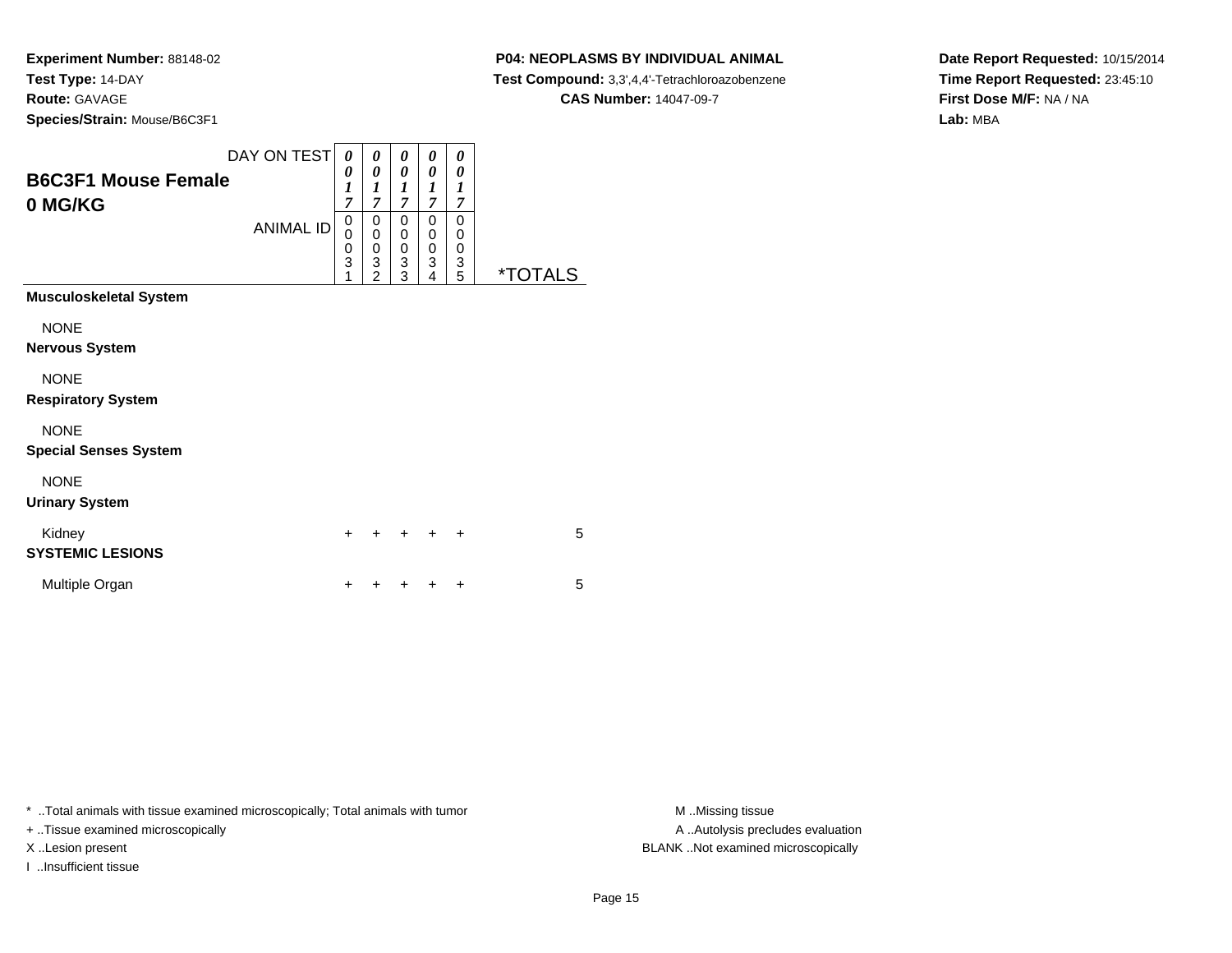| Experiment Number: 88148-02  |
|------------------------------|
| Test Type: 14-DAY            |
| <b>Route: GAVAGE</b>         |
| Species/Strain: Mouse/B6C3F1 |

**Date Report Requested:** 10/15/2014**Time Report Requested:** 23:45:10**First Dose M/F:** NA / NA**Lab:** MBA

DAY ON TEST

### **B6C3F1 Mouse Female1 MG/KG**

ANIMAL ID

\*TOTALS

**Alimentary System**

NONE

**Cardiovascular System**

NONE

**Endocrine System**

NONE

**General Body System**

NONE

**Genital System**

NONE

**Hematopoietic System**

NONE

**Integumentary System**

NONE

**Musculoskeletal System**

NONE

**Nervous System**

NONE

\* ..Total animals with tissue examined microscopically; Total animals with tumor **M** ..Missing tissue M ..Missing tissue

+ ..Tissue examined microscopically

I ..Insufficient tissue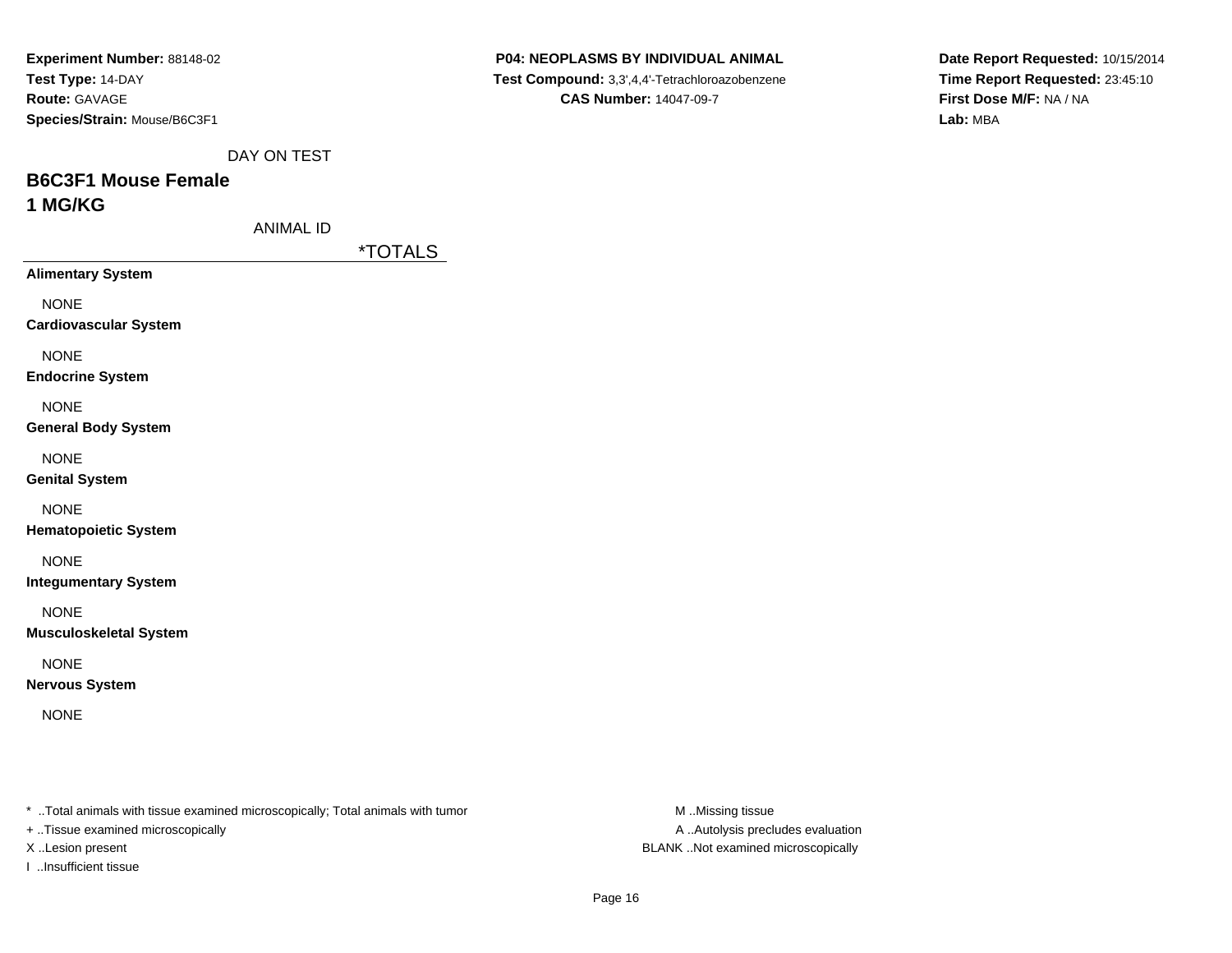| Experiment Number: 88148-02  |
|------------------------------|
| <b>Test Type: 14-DAY</b>     |
| <b>Route: GAVAGE</b>         |
| Species/Strain: Mouse/B6C3F1 |

**Date Report Requested:** 10/15/2014**Time Report Requested:** 23:45:10**First Dose M/F:** NA / NA**Lab:** MBA

DAY ON TEST

## **B6C3F1 Mouse Female1 MG/KG**

ANIMAL ID

\*TOTALS

**Respiratory System**

NONE

**Special Senses System**

NONE

**Urinary System**

NONE

#### **SYSTEMIC LESIONS**

Multiple Organ

 $\mathbf n$  0

\* ..Total animals with tissue examined microscopically; Total animals with tumor **M** ...Missing tissue M ...Missing tissue

+ ..Tissue examined microscopically

I ..Insufficient tissue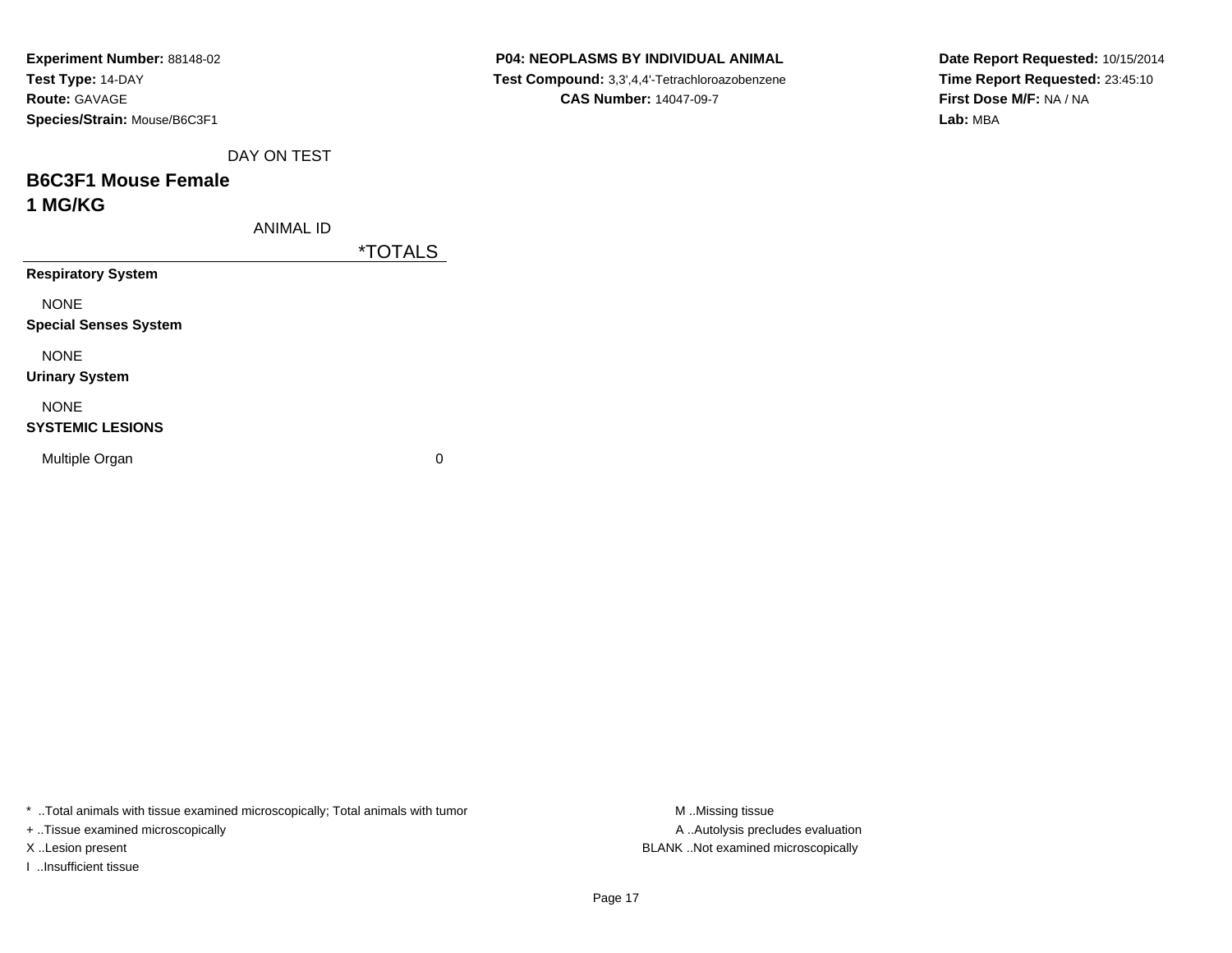| <b>Experiment Number: 88148-02</b> |  |  |  |  |  |  |
|------------------------------------|--|--|--|--|--|--|
| Test Type: 14-DAY                  |  |  |  |  |  |  |
| <b>Route: GAVAGE</b>               |  |  |  |  |  |  |
| Species/Strain: Mouse/B6C3F1       |  |  |  |  |  |  |

**Date Report Requested:** 10/15/2014**Time Report Requested:** 23:45:10**First Dose M/F:** NA / NA**Lab:** MBA

DAY ON TEST

# **B6C3F1 Mouse Female3.2 MG/KG**

ANIMAL ID

\*TOTALS

**Alimentary System**

NONE

**Cardiovascular System**

NONE

**Endocrine System**

NONE

**General Body System**

NONE

**Genital System**

NONE

**Hematopoietic System**

NONE

**Integumentary System**

NONE

**Musculoskeletal System**

NONE

**Nervous System**

NONE

\* ..Total animals with tissue examined microscopically; Total animals with tumor **M** ..Missing tissue M ..Missing tissue

+ ..Tissue examined microscopically

I ..Insufficient tissue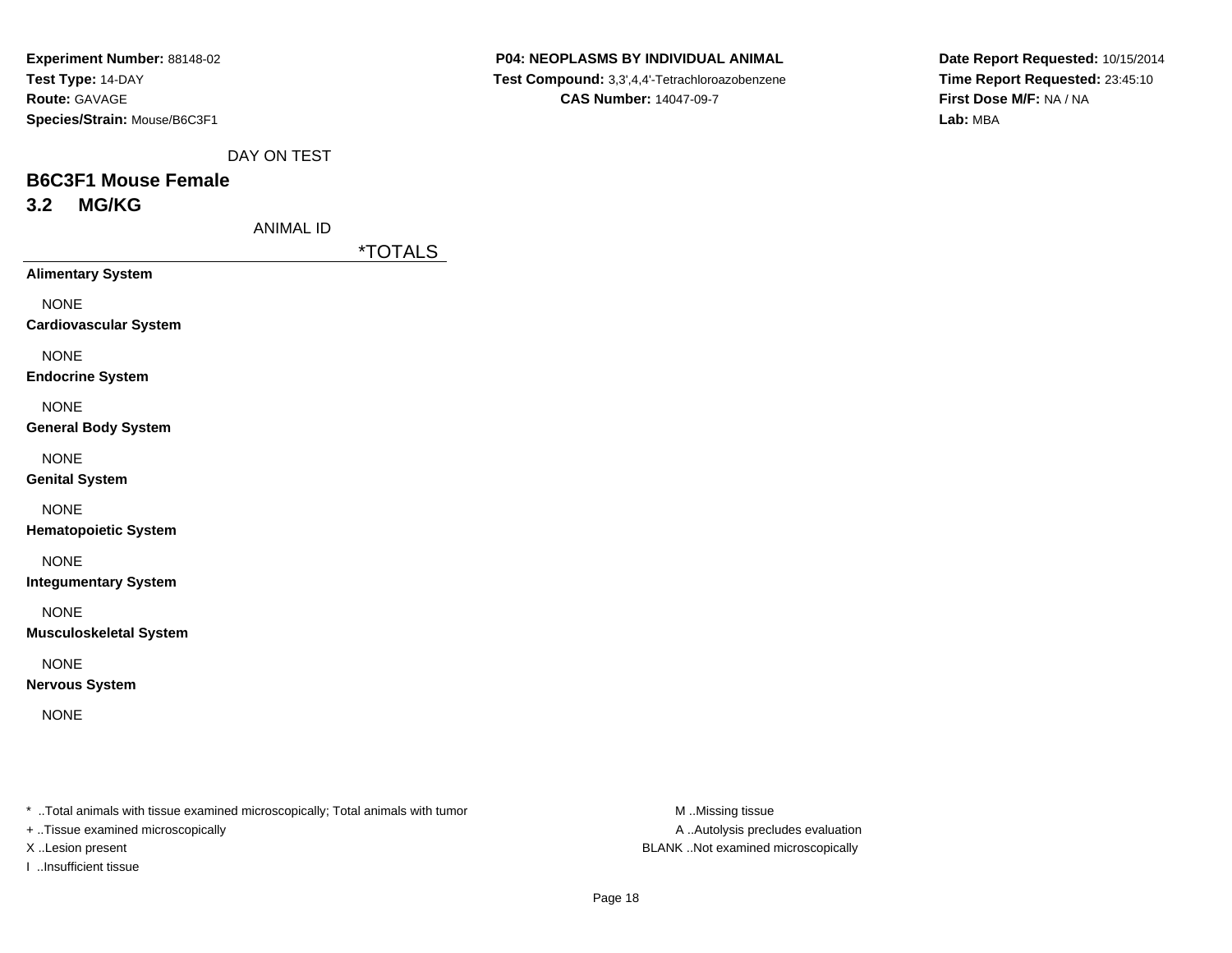| Experiment Number: 88148-02  |
|------------------------------|
| Test Type: 14-DAY            |
| <b>Route: GAVAGE</b>         |
| Species/Strain: Mouse/B6C3F1 |

**Date Report Requested:** 10/15/2014**Time Report Requested:** 23:45:10**First Dose M/F:** NA / NA**Lab:** MBA

DAY ON TEST

# **B6C3F1 Mouse Female3.2 MG/KG**

ANIMAL ID

\*TOTALS

**Respiratory System**

NONE

**Special Senses System**

NONE

**Urinary System**

NONE

#### **SYSTEMIC LESIONS**

Multiple Organ

 $\mathbf n$  0

\* ..Total animals with tissue examined microscopically; Total animals with tumor **M** ...Missing tissue M ...Missing tissue

+ ..Tissue examined microscopically

I ..Insufficient tissue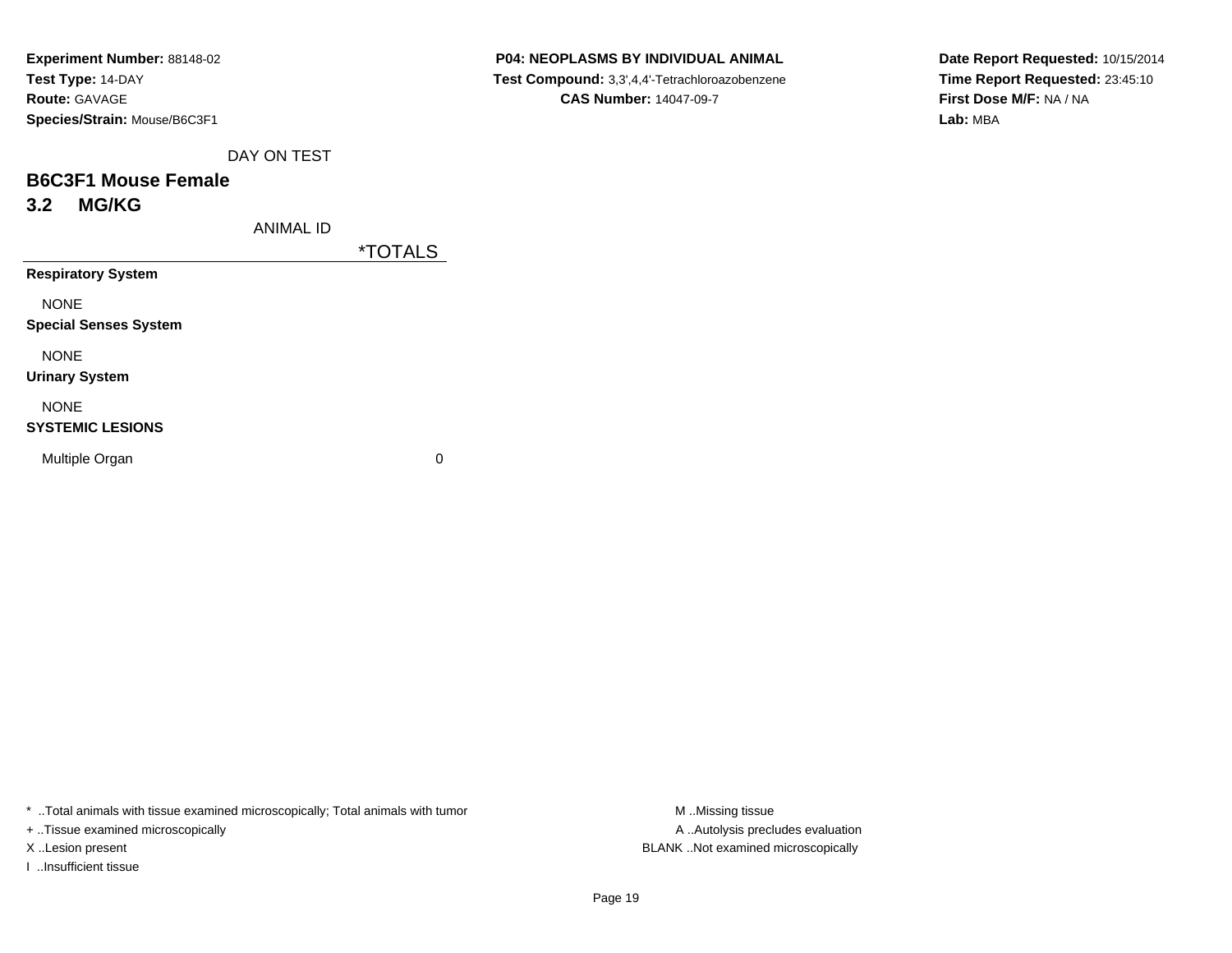| Experiment Number: 88148-02  |
|------------------------------|
| <b>Test Type: 14-DAY</b>     |
| <b>Route: GAVAGE</b>         |
| Species/Strain: Mouse/B6C3F1 |

**Date Report Requested:** 10/15/2014**Time Report Requested:** 23:45:10**First Dose M/F:** NA / NA**Lab:** MBA

DAY ON TEST

# **B6C3F1 Mouse Female10 MG/KG**

ANIMAL ID

\*TOTALS

**Alimentary System**

NONE

**Cardiovascular System**

NONE

**Endocrine System**

NONE

**General Body System**

NONE

**Genital System**

NONE

**Hematopoietic System**

NONE

**Integumentary System**

NONE

**Musculoskeletal System**

NONE

**Nervous System**

NONE

\* ..Total animals with tissue examined microscopically; Total animals with tumor **M** ..Missing tissue M ..Missing tissue

+ ..Tissue examined microscopically

I ..Insufficient tissue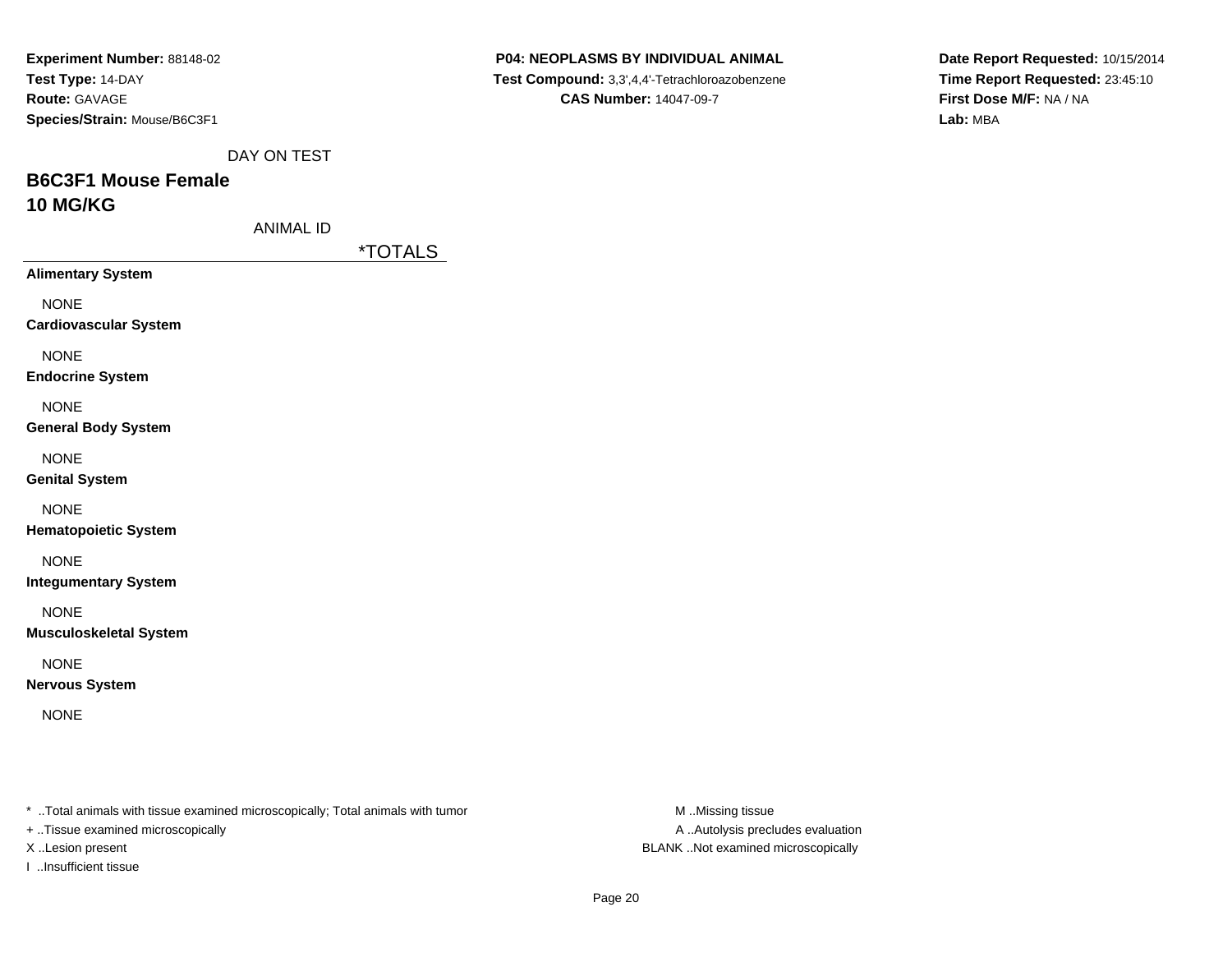| Experiment Number: 88148-02  |
|------------------------------|
| Test Type: 14-DAY            |
| <b>Route: GAVAGE</b>         |
| Species/Strain: Mouse/B6C3F1 |

**Date Report Requested:** 10/15/2014**Time Report Requested:** 23:45:10**First Dose M/F:** NA / NA**Lab:** MBA

DAY ON TEST

# **B6C3F1 Mouse Female10 MG/KG**

ANIMAL ID

\*TOTALS

**Respiratory System**

NONE

**Special Senses System**

NONE

**Urinary System**

NONE

#### **SYSTEMIC LESIONS**

Multiple Organ

 $\mathbf n$  0

\* ..Total animals with tissue examined microscopically; Total animals with tumor

+ ..Tissue examined microscopically

I ..Insufficient tissue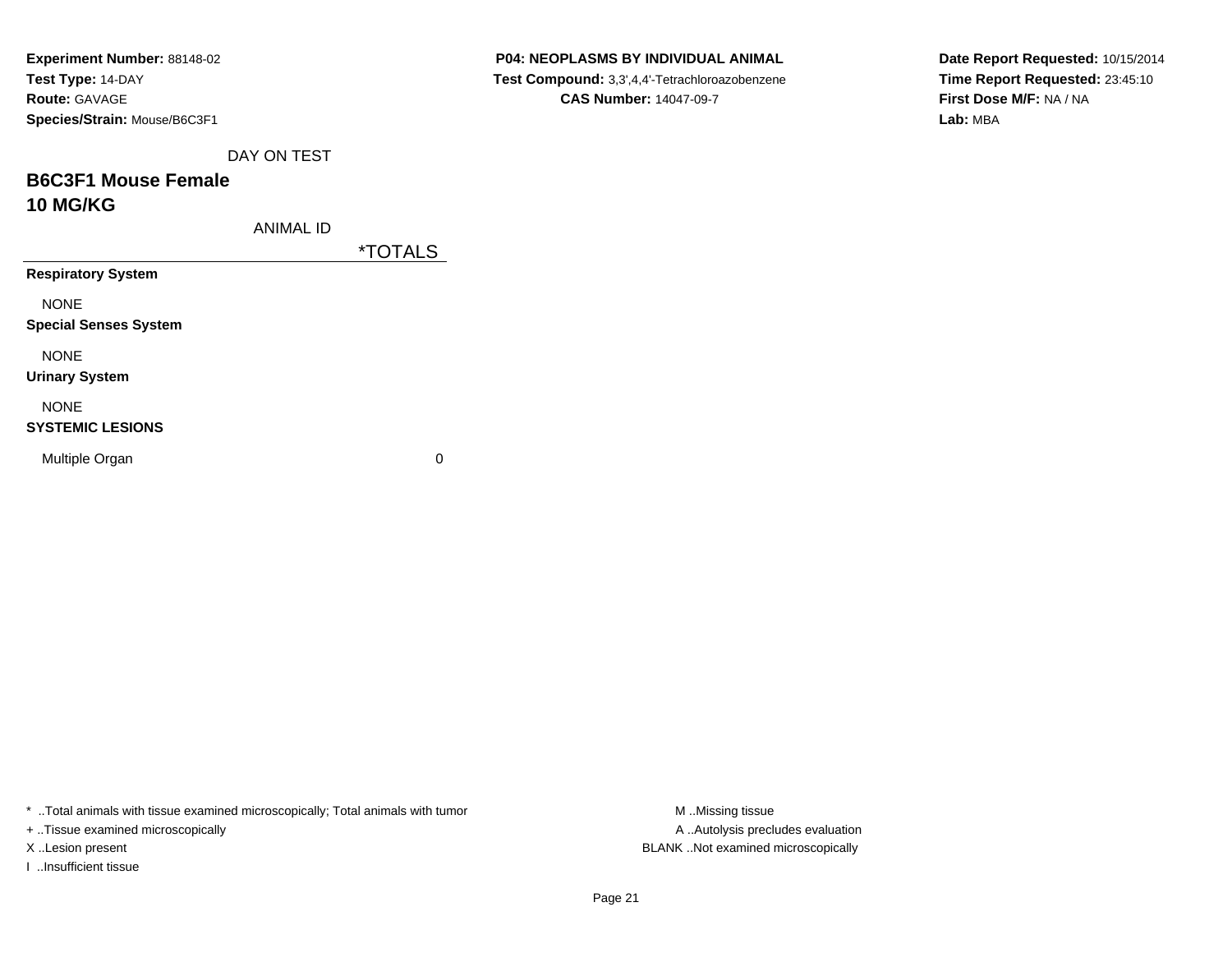# **P04: NEOPLASMS BY INDIVIDUAL ANIMAL**

 **Test Compound:** 3,3',4,4'-Tetrachloroazobenzene**CAS Number:** 14047-09-7

**Date Report Requested:** 10/15/2014**Time Report Requested:** 23:45:10**First Dose M/F:** NA / NA**Lab:** MBA

| <b>B6C3F1 Mouse Female</b><br>32 MG/KG                                                                                                  | DAY ON TEST<br><b>ANIMAL ID</b> | $\boldsymbol{\theta}$<br>0<br>1<br>$\overline{7}$<br>$\,0\,$<br>$\mathbf 0$<br>0<br>5<br>1 | $\pmb{\theta}$<br>$\pmb{\theta}$<br>$\boldsymbol{l}$<br>$\overline{7}$<br>$\,0\,$<br>0<br>$\mathbf 0$<br>$\mathbf 5$<br>$\overline{c}$ | $\pmb{\theta}$<br>$\pmb{\theta}$<br>$\frac{1}{7}$<br>$\,0\,$<br>0<br>$\,0\,$<br>$\mathbf 5$<br>$\overline{3}$ | $\pmb{\theta}$<br>$\pmb{\theta}$<br>$\boldsymbol{l}$<br>$\overline{7}$<br>$\pmb{0}$<br>0<br>0<br>$\mathbf 5$<br>4 | $\pmb{\theta}$<br>$\pmb{\theta}$<br>$\boldsymbol{l}$<br>$\boldsymbol{7}$<br>$\pmb{0}$<br>0<br>0<br>5<br>$\overline{5}$ | <u><i><b>*TOTALS</b></i></u> |                                                                                             |
|-----------------------------------------------------------------------------------------------------------------------------------------|---------------------------------|--------------------------------------------------------------------------------------------|----------------------------------------------------------------------------------------------------------------------------------------|---------------------------------------------------------------------------------------------------------------|-------------------------------------------------------------------------------------------------------------------|------------------------------------------------------------------------------------------------------------------------|------------------------------|---------------------------------------------------------------------------------------------|
| <b>Alimentary System</b>                                                                                                                |                                 |                                                                                            |                                                                                                                                        |                                                                                                               |                                                                                                                   |                                                                                                                        |                              |                                                                                             |
| <b>NONE</b><br><b>Cardiovascular System</b><br><b>NONE</b><br><b>Endocrine System</b>                                                   |                                 |                                                                                            |                                                                                                                                        |                                                                                                               |                                                                                                                   |                                                                                                                        |                              |                                                                                             |
| <b>NONE</b><br><b>General Body System</b>                                                                                               |                                 |                                                                                            |                                                                                                                                        |                                                                                                               |                                                                                                                   |                                                                                                                        |                              |                                                                                             |
| <b>NONE</b><br><b>Genital System</b>                                                                                                    |                                 |                                                                                            |                                                                                                                                        |                                                                                                               |                                                                                                                   |                                                                                                                        |                              |                                                                                             |
| <b>NONE</b><br><b>Hematopoietic System</b>                                                                                              |                                 |                                                                                            |                                                                                                                                        |                                                                                                               |                                                                                                                   |                                                                                                                        |                              |                                                                                             |
| Spleen<br>Thymus<br><b>Integumentary System</b>                                                                                         |                                 | $\pm$                                                                                      | $+$                                                                                                                                    |                                                                                                               | + + +<br>$+$ $+$                                                                                                  | $\ddot{}$<br>$\ddot{}$                                                                                                 | 5<br>5                       |                                                                                             |
| <b>NONE</b><br><b>Musculoskeletal System</b>                                                                                            |                                 |                                                                                            |                                                                                                                                        |                                                                                                               |                                                                                                                   |                                                                                                                        |                              |                                                                                             |
| <b>NONE</b><br><b>Nervous System</b>                                                                                                    |                                 |                                                                                            |                                                                                                                                        |                                                                                                               |                                                                                                                   |                                                                                                                        |                              |                                                                                             |
| * Total animals with tissue examined microscopically; Total animals with tumor<br>+ Tissue examined microscopically<br>X Lesion present |                                 |                                                                                            |                                                                                                                                        |                                                                                                               |                                                                                                                   |                                                                                                                        |                              | M Missing tissue<br>A  Autolysis precludes evaluation<br>BLANK Not examined microscopically |

I ..Insufficient tissue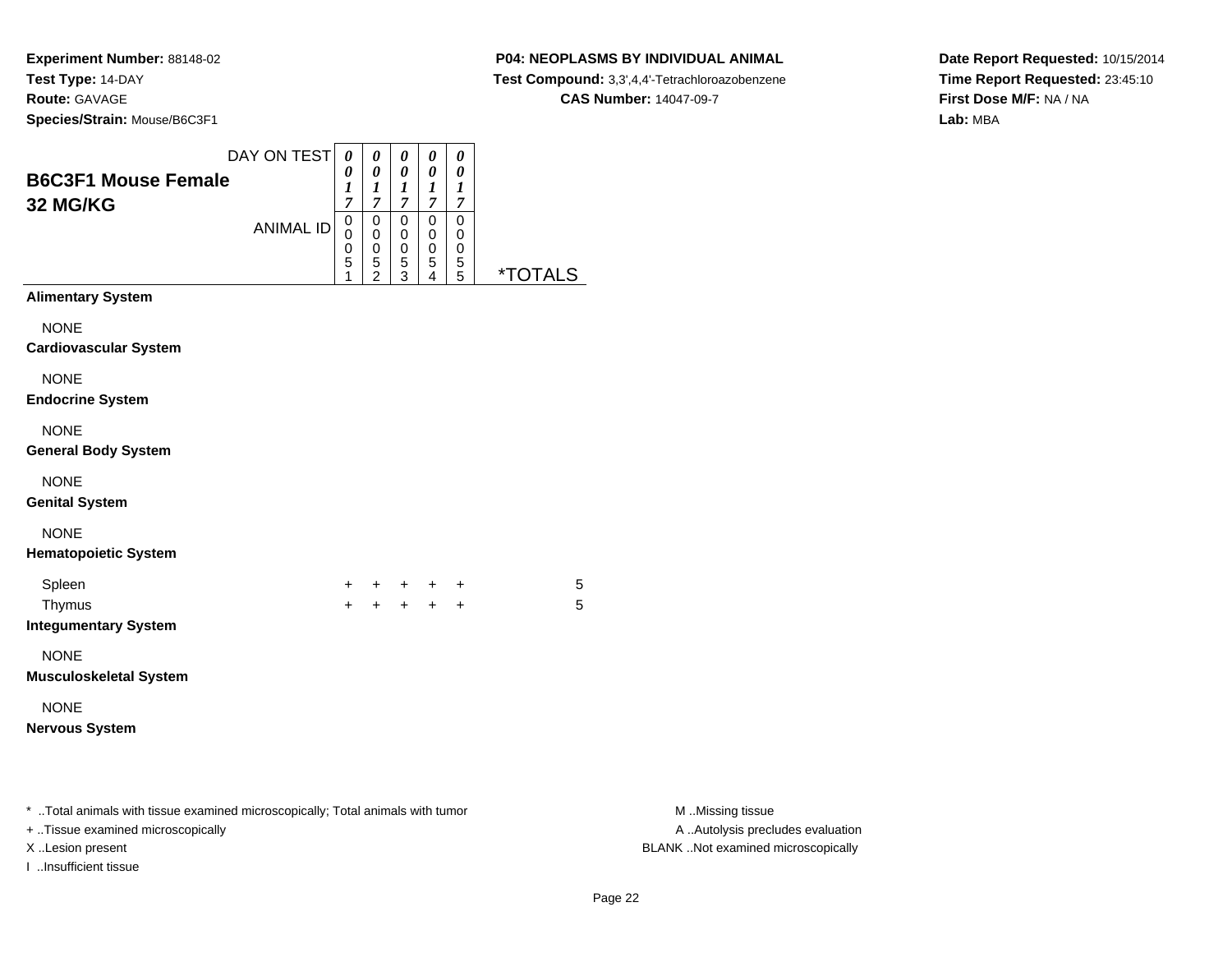# **P04: NEOPLASMS BY INDIVIDUAL ANIMAL**

 **Test Compound:** 3,3',4,4'-Tetrachloroazobenzene**CAS Number:** 14047-09-7

**Date Report Requested:** 10/15/2014**Time Report Requested:** 23:45:10**First Dose M/F:** NA / NA**Lab:** MBA

| <b>B6C3F1 Mouse Female</b><br>32 MG/KG | DAY ON TEST      | 0<br>0<br>1<br>7                                     | 0<br>0<br>1<br>$\overline{7}$                                               | 0<br>0<br>1<br>7      | 0<br>0<br>1<br>$\overline{7}$ | 0<br>0<br>1<br>7                |                       |
|----------------------------------------|------------------|------------------------------------------------------|-----------------------------------------------------------------------------|-----------------------|-------------------------------|---------------------------------|-----------------------|
|                                        | <b>ANIMAL ID</b> | 0<br>0<br>$\begin{array}{c} 0 \\ 5 \end{array}$<br>1 | 0<br>$\mathbf 0$<br>$\begin{array}{c} 0 \\ 5 \end{array}$<br>$\overline{2}$ | 0<br>0<br>0<br>5<br>3 | 0<br>0<br>0<br>5<br>4         | $\mathbf 0$<br>0<br>0<br>5<br>5 | <i><b>*TOTALS</b></i> |
| <b>NONE</b>                            |                  |                                                      |                                                                             |                       |                               |                                 |                       |
| <b>Respiratory System</b>              |                  |                                                      |                                                                             |                       |                               |                                 |                       |
| <b>NONE</b>                            |                  |                                                      |                                                                             |                       |                               |                                 |                       |
| <b>Special Senses System</b>           |                  |                                                      |                                                                             |                       |                               |                                 |                       |
| <b>NONE</b>                            |                  |                                                      |                                                                             |                       |                               |                                 |                       |
| <b>Urinary System</b>                  |                  |                                                      |                                                                             |                       |                               |                                 |                       |
| <b>NONE</b><br><b>SYSTEMIC LESIONS</b> |                  |                                                      |                                                                             |                       |                               |                                 |                       |

<sup>+</sup> <sup>+</sup> <sup>+</sup> <sup>+</sup> <sup>5</sup>

\* ..Total animals with tissue examined microscopically; Total animals with tumor **M** . Missing tissue M ..Missing tissue

n  $+$ 

+ ..Tissue examined microscopically

I ..Insufficient tissue

Multiple Organ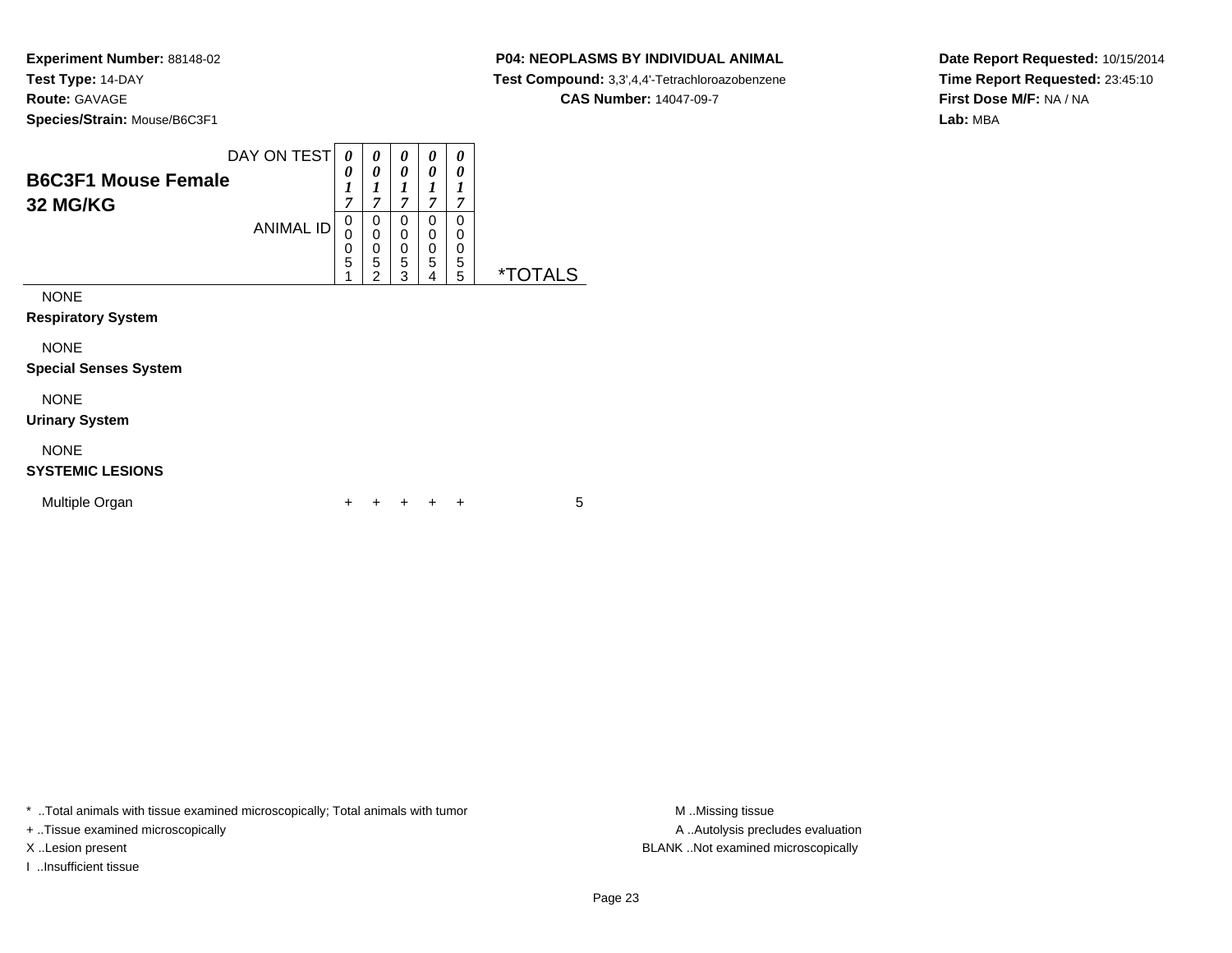**P04: NEOPLASMS BY INDIVIDUAL ANIMAL**

**Test Compound:** 3,3',4,4'-Tetrachloroazobenzene

**CAS Number:** 14047-09-7

**Date Report Requested:** 10/15/2014**Time Report Requested:** 23:45:10**First Dose M/F:** NA / NA**Lab:** MBA

| <b>B6C3F1 Mouse Female</b><br><b>MG/KG</b><br>100                                                  | DAY ON TEST<br><b>ANIMAL ID</b> | 0<br>0<br>1<br>7<br>$\mathbf 0$<br>$\mathbf 0$<br>0<br>5<br>6 | 0<br>0<br>1<br>$\overline{7}$<br>0<br>$\mathbf 0$<br>0<br>5<br>$\overline{7}$ | 0<br>0<br>1<br>7<br>0<br>$\mathbf 0$<br>0<br>5<br>8 | 0<br>$\boldsymbol{\theta}$<br>$\boldsymbol{l}$<br>$\overline{7}$<br>$\mathbf 0$<br>0<br>$\mathbf 0$<br>5<br>9 | 0<br>0<br>1<br>$\overline{7}$<br>0<br>$\mathbf 0$<br>$\mathbf 0$<br>6<br>$\overline{0}$ | <i><b>*TOTALS</b></i> |
|----------------------------------------------------------------------------------------------------|---------------------------------|---------------------------------------------------------------|-------------------------------------------------------------------------------|-----------------------------------------------------|---------------------------------------------------------------------------------------------------------------|-----------------------------------------------------------------------------------------|-----------------------|
| <b>Alimentary System</b>                                                                           |                                 |                                                               |                                                                               |                                                     |                                                                                                               |                                                                                         |                       |
| Gallbladder<br>Liver<br>Stomach, Forestomach<br>Stomach, Glandular<br><b>Cardiovascular System</b> |                                 | +<br>$\ddot{}$<br>$+$<br>$\ddot{}$                            | +<br>$\ddot{}$<br>$+$<br>÷                                                    | +<br>+<br>$+$<br>$\ddot{}$                          | $\ddot{}$<br>$\ddot{}$<br>$+$<br>$\ddot{}$                                                                    | +<br>$\ddot{}$<br>$\ddot{}$<br>+                                                        | 5<br>5<br>5<br>5      |
| <b>NONE</b><br><b>Endocrine System</b>                                                             |                                 |                                                               |                                                                               |                                                     |                                                                                                               |                                                                                         |                       |
| <b>NONE</b><br><b>General Body System</b>                                                          |                                 |                                                               |                                                                               |                                                     |                                                                                                               |                                                                                         |                       |
| <b>NONE</b><br><b>Genital System</b>                                                               |                                 |                                                               |                                                                               |                                                     |                                                                                                               |                                                                                         |                       |
| <b>NONE</b><br><b>Hematopoietic System</b>                                                         |                                 |                                                               |                                                                               |                                                     |                                                                                                               |                                                                                         |                       |
| Lymph Node, Mesenteric<br>Spleen<br>Thymus<br><b>Integumentary System</b>                          |                                 | $\pm$<br>$+$<br>$\ddot{}$                                     | ÷<br>$+$<br>$\ddot{}$                                                         | ٠<br>$+$<br>$\ddot{}$                               | ÷<br>$+$<br>$\ddot{}$                                                                                         | ٠<br>+<br>+                                                                             | 5<br>5<br>5           |
| <b>NONE</b>                                                                                        |                                 |                                                               |                                                                               |                                                     |                                                                                                               |                                                                                         |                       |

\* ..Total animals with tissue examined microscopically; Total animals with tumor **M** . Missing tissue M ..Missing tissue

+ ..Tissue examined microscopically

I ..Insufficient tissue